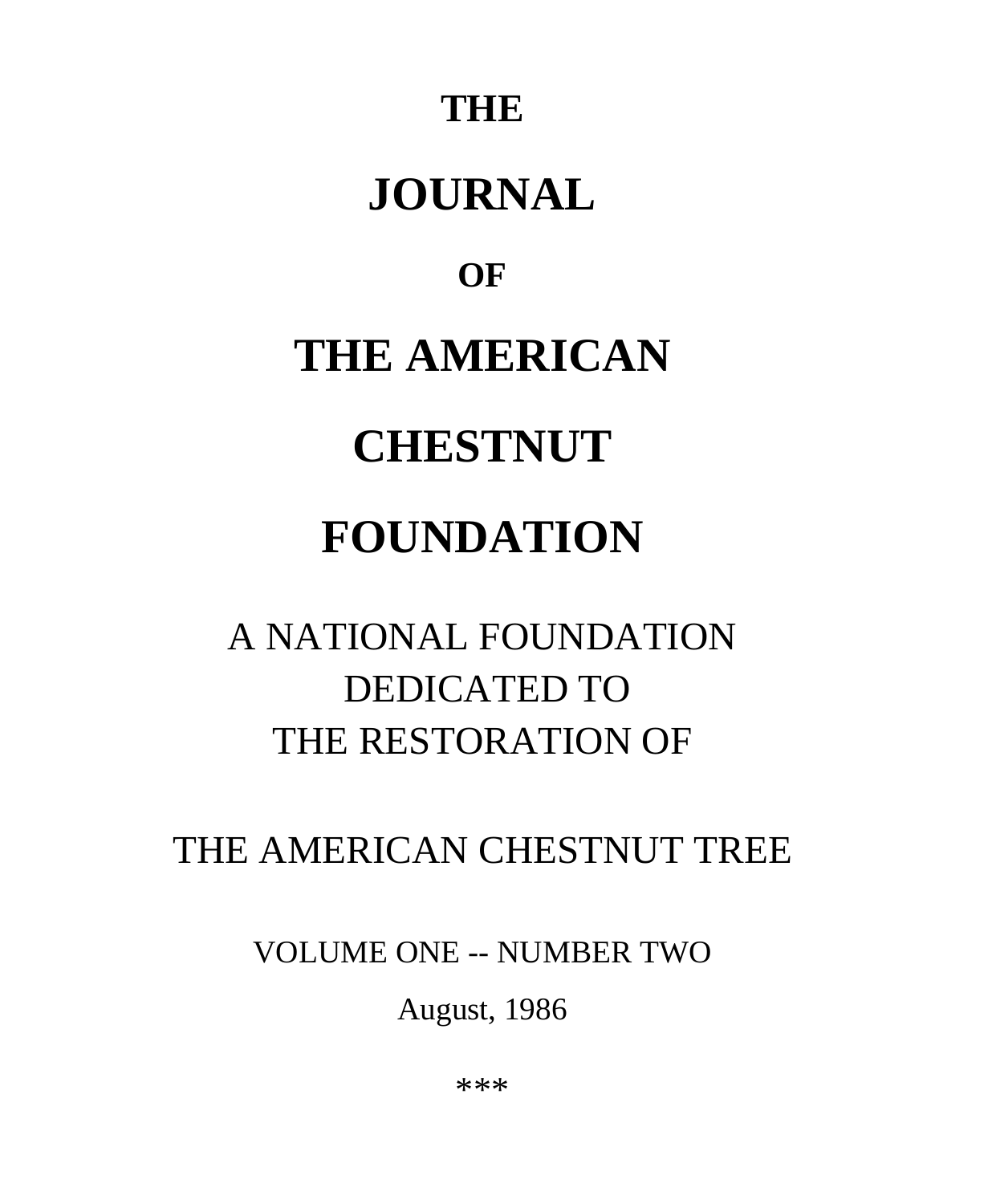## **THE JOURNAL OF THE AMERICAN CHESTNUT FOUNDATION Volume One, Number Two August 1986**

## **TABLE OF CONTENTS**

| Introduction to this Issue of The Journal of The      |  |
|-------------------------------------------------------|--|
|                                                       |  |
| Dennis W. Fulbright                                   |  |
| The Survival of American Chestnut Trees in Michigan 3 |  |
| L. H. MacDaniels                                      |  |
|                                                       |  |
| Charles R. Burnham                                    |  |
| Chestnut Hybrids from the USDA-Connecticut Breeding   |  |
|                                                       |  |
| Philip A. Rutter                                      |  |
|                                                       |  |
|                                                       |  |
|                                                       |  |
|                                                       |  |
|                                                       |  |
|                                                       |  |
|                                                       |  |
| Grants to the Foundation from The Laurel Foundation   |  |
|                                                       |  |
|                                                       |  |
|                                                       |  |
|                                                       |  |
|                                                       |  |

The contents of *The Journal of The American Chestnut Foundation* are Copyrighted 1986 by The American Chestnut Foundation. Articles may be reproduced upon written permission. Apply to the Editor for such permission.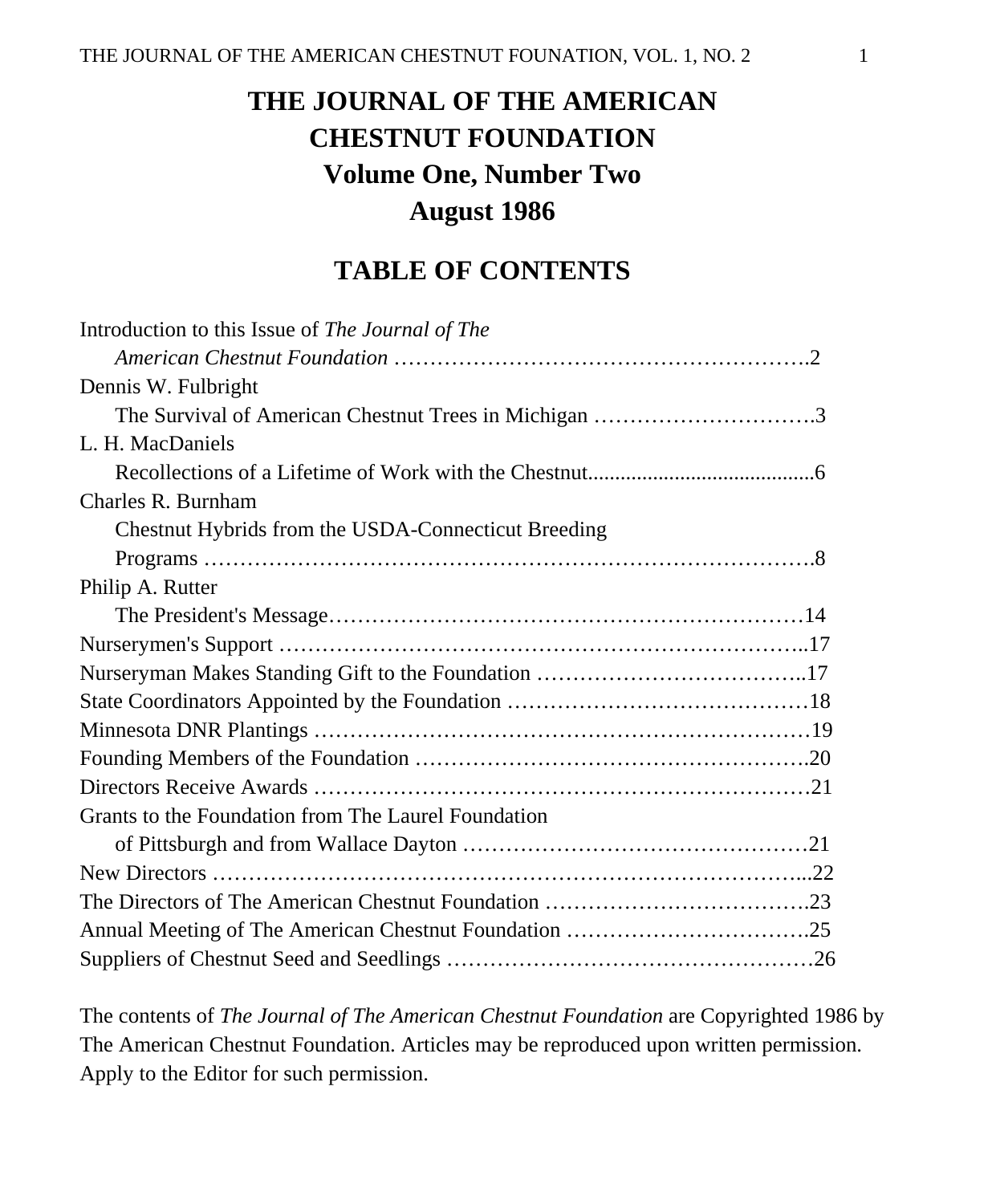## **EDITOR'S INTRODUCTION TO THE JOURNAL OF THE AMERICAN CHESTNUT FOUNDATION**

This second issue of *The Journal o/The American Chestnut Foundation* is Part of our continuing effort to keep our members and others informed on the future (and the past) of the American chestnut. We are pleased to present Dr. Fulbright's exciting news of the survival of significant numbers of American chestnuts in Michigan, apparently due in part to locally occurring hypovirulence in the fungus which causes chestnut blight. Dr. Burnham's article tells of a large number of surviving hybrids, and the late Dr. MacDaniels' article describes the experiences and frustrations of an early chestnut researcher. President Rutter reports on a vigorous and agressive American chestnut grove in Wisconsin, and we also bring your readers good news on support for the work of the Foundation. The core of the Foundation's support remains its members, and the staff of the Foundation wishes to express ill appreciation for their loyalty and their highly important financial contributions.

The Editor would like to extend special thanks to Ms. Audrey French Who I provided proofreading services for this issue. The remaining errors in the text of this issue of *The Journal*  were made in material typeset by the Editor after Ms. French completed her excellent work, and she has no responsibility for them.

As noted in our introductory issue, we intend to publish articles of interest to the scientific community and to tree lovers generally. We solicit the contributions of interested readers. If you have something you feel would contribute to the work of The American Chestnut Foundation and would be of interest to people who are concerned about the American chestnut, please send your manuscript to me, in care of Willeke & Daniels, Attorneys and Counselors at Law, Suite 330, 12011 Marquette, Minneapolis, Minnesota 55403-2455. All items accepted for publication will become the copyrighted property of The American Chestnut Foundation.

> Donald C. Willeke, Secretary and General Counsel of The American Chestnut Foundation and Editor of *The Journal o/The American Chestnut Foundation*

*The Journal of The American Chestnut Foundation* is published twice a year by The American Chestnut Foundation, Department of Plant Pathology, University of Minnesota, St. Paul, MN 55108. The Foundation is a national foundation., incorporated in the District of Columbia. It has received notification from the Internal Revenue Service that it is exempt from income tax under §501(c)(3) of the Internal Revenue Code, and is qualified as a public supported organization under §§509(a)(I) and  $170(b)(I)(A)(vi)$  of the Code. Donors to the Foundation may deduct contributions as provided in §170 of the Code. Regular Dues are \$15.00 per year.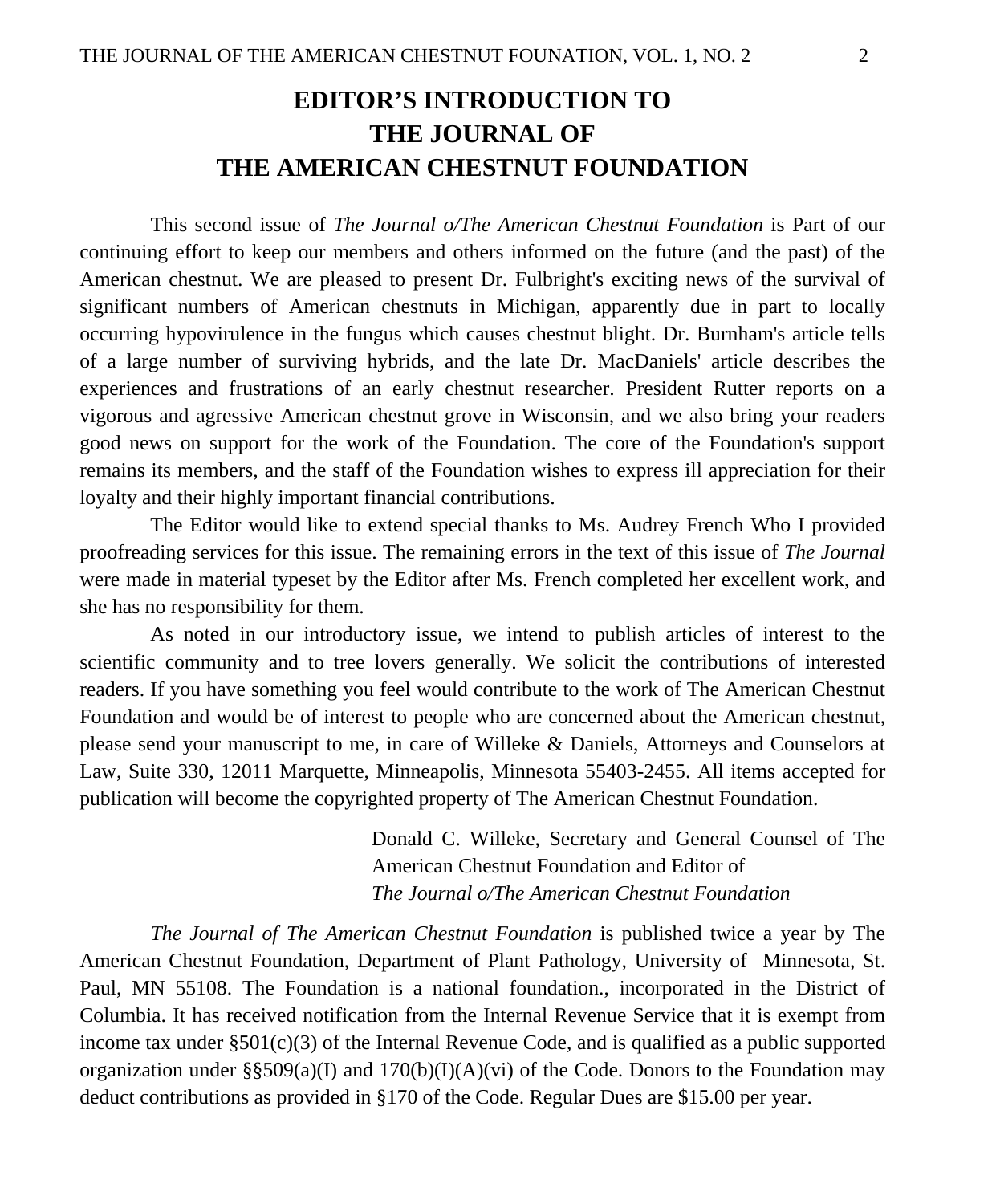## **THE SURVIVAL OF AMERICAN CHESTNUT TREES IN MICHIGAN**

## **BY DENNIS W. FULBRIGHT ASSOCIATE PROFESSOR, DEPARTMENT OF BOTANY AND PLANT PATHOLOGY MICHIGAN STATE UNIVERSITY**

The American chestnut tree *(Castanea dentata)* in Michigan has historically been composed of two distinct populations; those in the southeastern comer of the state within the natural range of the American chestnut and those planted as many as 150 years ago throughout the remainder of the state. Today, those American chestnut trees in Michigan within the natural range of the American chestnut are rare and occur as small saplings or understory coppice groups. This population was destroyed by chestnut blight as well as the encroachment of civilization. In contrast, those trees planted by pioneering farmers are still rather common. Most of the trees are mapped and can be found on the western side of Michigan's lower peninsula. The trees range in size from small seedlings to giant patriarchs, more than 5 feet in diameter and over 60 feet tall. That pioneering farmers would plant American chestnut trees around their homesteads tells of the important role this species played in the lives of these early settlers.

Chestnut blight, caused by the fungus *Endothia parasitica* was first discovered in Michigan in 1916 on the campus of the present day Michigan State University. It was found on Paragon Nursery stock which had been shipped into the state from New York and planted in the forest nursery. An eradication program ended this threat until 1927, when chestnut blight was observed in the southeastern (natural range) counties of the state. By 1930 the blight had reached the western side of the state. During the next 50 years the devastating disease spread throughout the state. Finally reaching beyond the 45th parallel in 1977, the blight even found a stand of trees on South Manitou Island, about seven miles from the mainland in Lake Michigan. The blight fungus has infected trees in more than one third of the American chestnut locations in the state. Many of the locations that remain blight free are very close to blighted sites and remain in great jeopardy of contracting the disease.

To understand the current excitement about the chestnut blight situation in Michigan requires that we go back to the early 1970's when Mr. Larry Brewer began mapping chestnut trees as a project with Dr. William Gillis of Hope College. This project grew into an avocation as he located 271 American chestnut sites representing approximately 15,000 trees and saplings. History of the stands and blight information data were collected on each site where possible. Brewer met Mr. James Comp of Cadillac, Michigan, when he discovered that Comp had been mapping trees in the Cadillac area. Together, they mapped nearly all the chestnut sites in Michigan. While Brewer has concentrated his efforts on locating new sites and carefully observing previously mapped trees, Comp established a network of volunteer workers that would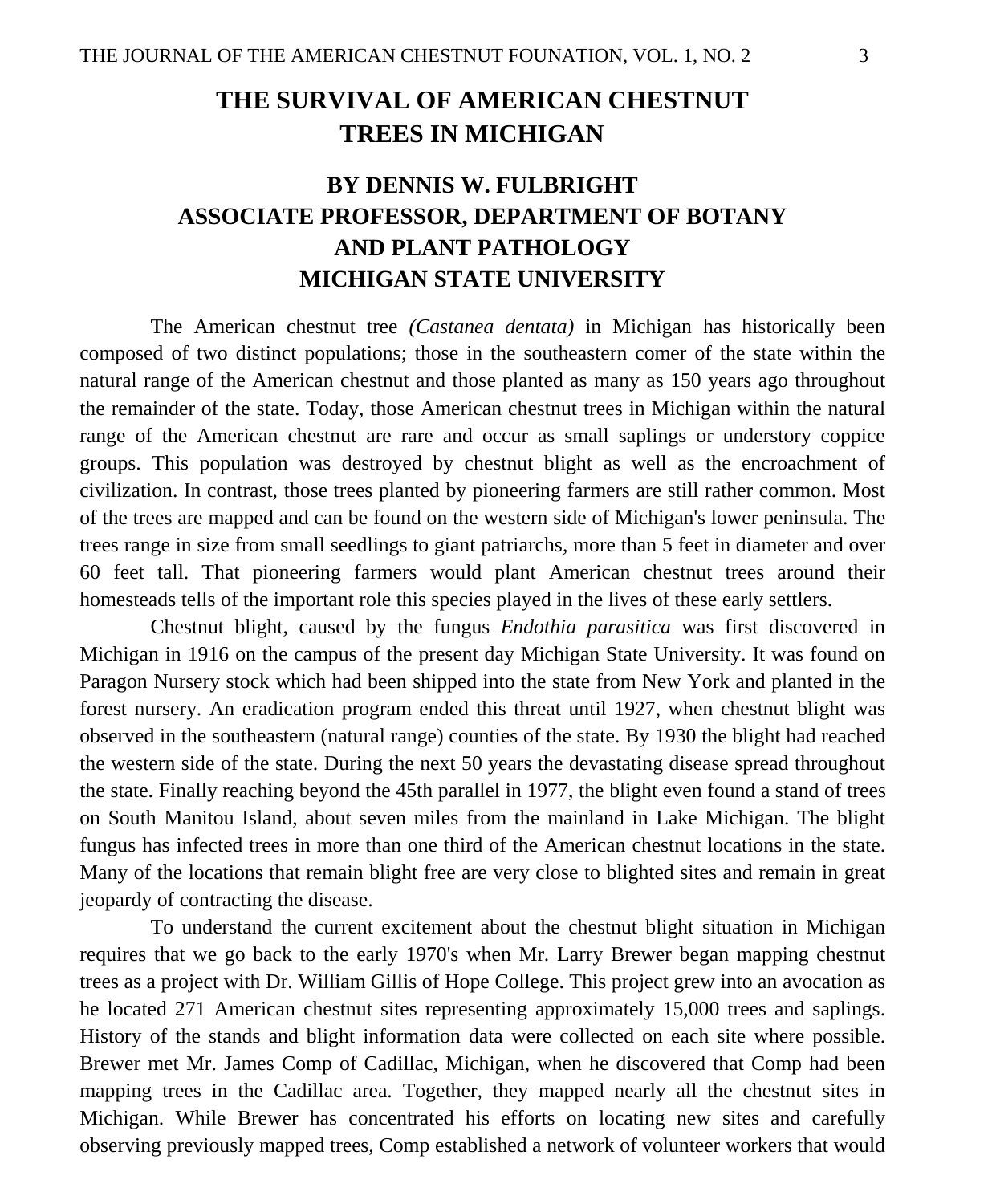collect nuts from healthy trees. The goal was to plant Cc seedlings around mature single trees unable to produce nuts due to the lack of a 10 pollen source. The Wexford County Soil Conservation District now plants and sl1 distributes these seedlings each spring.

The work these gentlemen did set the stage for an interesting turn of events. In 1976, after reading about European chestnuts in Italy and France recovering from chestnut blight, Mrs. Priscilla Johnson found American chestnut trees in Rockford, Michigan, that matched the description of the recovering trees in Europe. She Sent in some of the bark samples to researchers at the Connecticut Agricultural Experiment Station where work on chestnut blight and the recovering European trees was being performed. There, researchers were able to isolate the blight fungus from the bark and determined that the fungus was reduced in its ability to cause disease, just as the blight fungus in Europe's recovering groves had been found to be reduced in its ability to kill chestnut trees. The fungus in this condition is called hypovirulence, the state of being less capable of causing disease.

Dr. Wayne (Dutch) Weidlich, a botanist at Michigan State University had been observing and experimenting with chestnut trees most of his life. His arrival at Michigan State University laid the foundation for a chestnut research program in the Department of Botany and Plant Pathology. With the help of Brewer and Comp, the researchers from Connecticut identified two locations with blight infected, but recovering, American chestnut trees. The fungal strains removed from these locations were found to be hypovirulent, just as were the ones Johnson had sent earlier. Since very little was written about these early findings, Michigan's recovering American chestnuts remained largely unnoticed. However, the hypovirulent strains obtained from these groves of trees have been extensively studied and referred to in several professional journals.

In 1980 Wiedlich organized a nucleus of botanists and plant pathologists at Michigan State University to begin studying the phenomenon of the recovering American chestnut trees. In 1981 Michigan held a chestnut workshop that brought together Comp and his volunteers, Brewer and his extensive maps, Weidlich and the MSU researchers, several chestnut enthusiasts, and Dr. William MacDonald from West Virginia University. MacDonald helped put the Michigan situation into perspective since he had seen the Michigan trees, the Italian trees, and had performed research on chestnut sprouts in West Virginia. Weidlich's presentation at this meeting focused attention on the fact that American chestnut trees in Michigan could be found in three general situations: (1) healthy and uninfected escapees; (2) infected and dying trees; and (3) infected but recovering or dying very slowly.

Soon after that meeting, the American chestnut program in Michigan began to grow with funding from the Michigan Nut Growers Association, Northern Nut Growers Association, Michigan State University Agricultural Experiment Station, and several individual donations. Funds were also obtained from a biomedical research source because the phenomenon of reducing the virulence of pathogens is a very general concept appealing to all areas of infectious disease research. With these funds research has progressed in four directions. First, with the help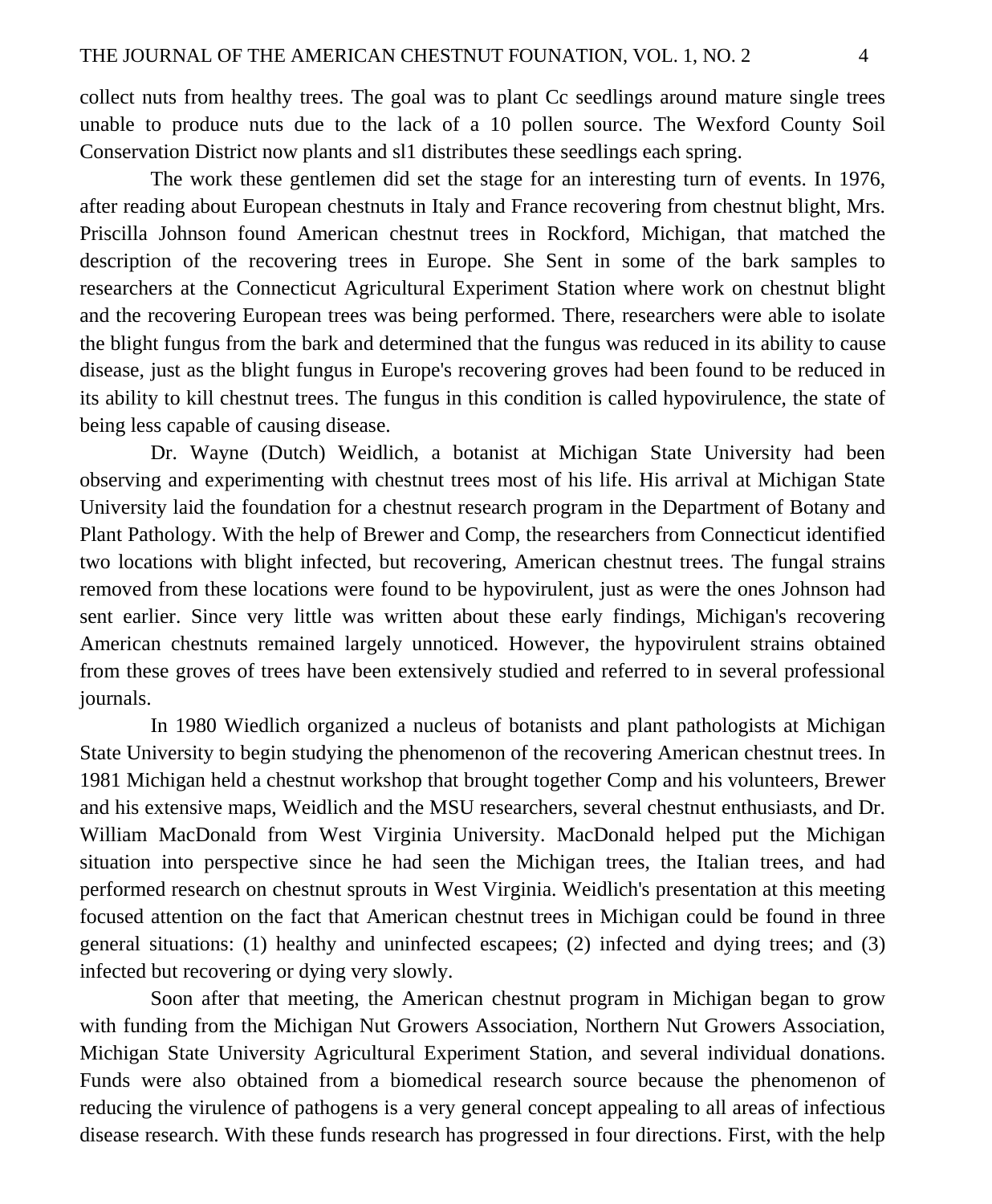of Brewer and Comp, we have isolated hypovirulent strains of the blight fungus from 20 of the 104 infected locations in Michigan. The groves from which these hypovirulent strains have been isolated all show some signs of recovery; some more than others. Brewer believes that recovery may be occurring at an additional 14 sites. Second, we have begun to determine the mode and rate of spread of a selected hypovirulent strain by introducing it into a declining, non-recovering grove. We have continued to follow this experimental introduction since 1982 and we are gaining valuable information as to how this strain will compete with the natural blight in the grove. Third, we have placed great emphasis on the genetic mechanisms of the hypovirulent strains found in Michigan. Hypovirulent strains are infected with a virus-like agent that is somehow involved in reducing the virulence of the fungus. Our work and the work of others have shown that the virus-like agents isolated from hypovirulent strains in North America are genetically different than those isolated from

hypovirulent strains in Europe. We have also demonstrated that most of the virus-like agents in Michigan are genetically similar. Fourth, Dr. Frank Ewers is now looking at the tree's response to infection by normal virulent strains and by hypovirulent strains. Both field and laboratory data are being collected on water conduction through stems with chestnut blight infections.

We believe that this information will help us achieve our overall goal of determining how and why these particular groves of plantation trees have survived infection and to use this new knowledge to help manage chestnut in nonrecovering areas. Additionally, a new collaboration between the Michigan State University and the West Virginia University chestnut research programs will help contrast the recovering groves in Michigan with the nonrecovering sites in West Virginia. This research program should increase our understanding of hypovirulence and its potential for the biological control of chestnut blight.

#### REFERENCES:

Baxter, D. V. and F. C. Strong, 1931. Chestnut blight in Michigan. Mich. Agric. Exp. Stn. Tech. Bull. No. 135.

Brewer, L. G., 1980. The present status and future prospect for the American chestnut in Michigan. Michigan Botanist 21:117-128.

Brewer, L. G., 1982. The distribution of surviving American chestnuts in Michigan. Proc. U.S.D.A. Forest Service American Chestnut Cooperators Meeting. H. Clay Smith and W. L. MacDonald, eds., West Virginia University Books.

Fulbright, D. W., W. H. Weidlich, K. Z. Haufler, C. S. Thomas and C. P. Paul. 1983. Chestnut blight and recovering American chestnut trees in Michigan. Canadian Journal of Botany 61:3164-3171. MacDonald, W. L., 1985. Hypovirulence: A potential biological control for chestnut blight. Journal of the American Chestnut Foundation 1:9-10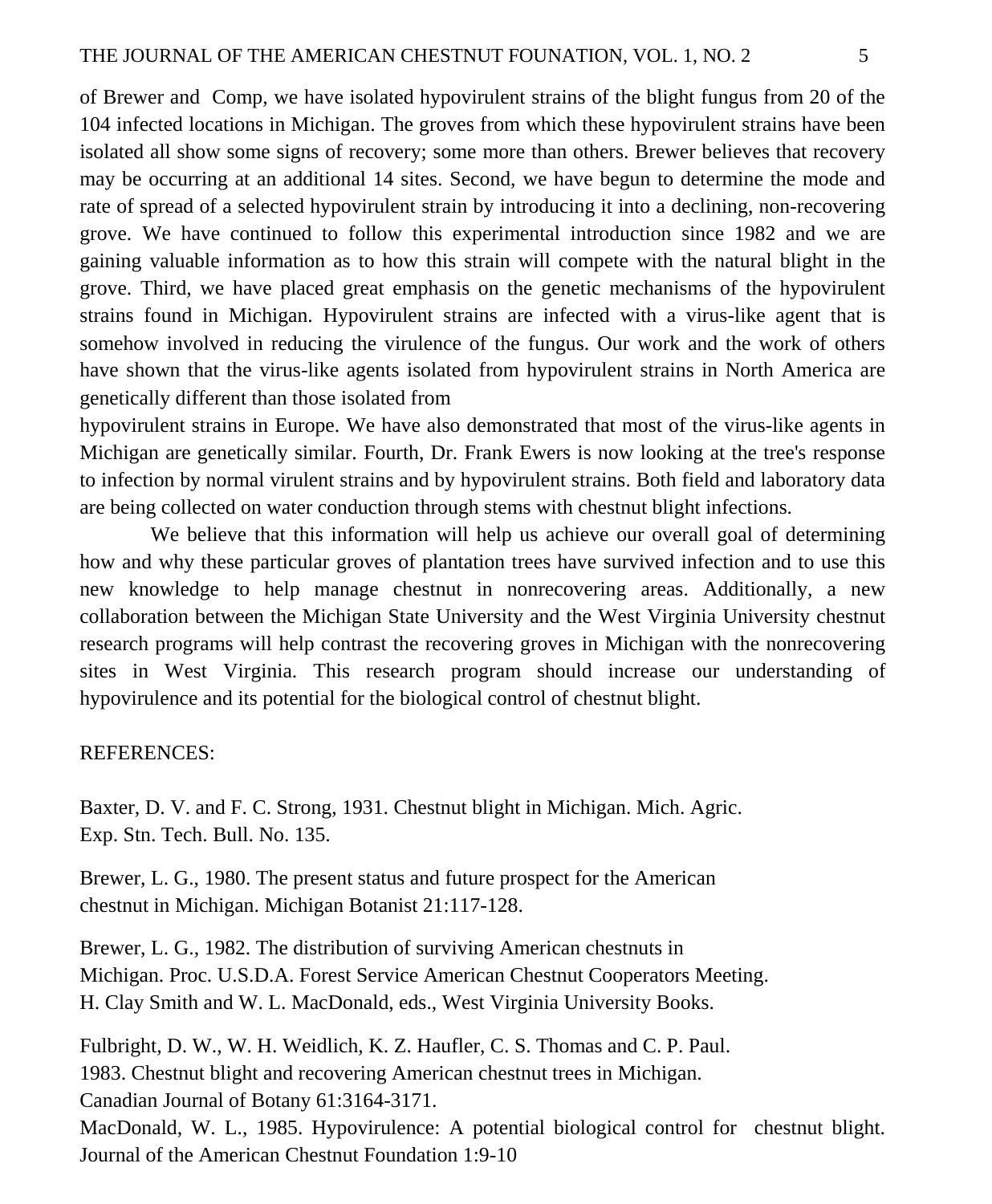Toner, M., 1985. Is this the chestnut's last stand? National Wildlife, 23 (Sept.-Oct.); 25-27.

## **RECOLLECTIONS OF A LIFETIME OF WORK WITH THE CHESTNUT**

### **BY L. H. MACDANIELS**

**[Editor's Note: Professor L. H. MacDaniels, who recently passed away at the age of 97 years, worked and taught at Cornell University. Dr. Charles R. Burnham obtained the manuscript or , Dr. MacDaniels' article and edited it Cor this edition of** *The Journal of The American Chestnut Foundation.* **It is presented as the views of an early researcher in the quest to restore the American chestnut.]** 

My experience with the American chestnut began at the tum of the century in northern Ohio in the town of Oberlin. The chestnut did not grow abundantly near the town but was common farther west where the soil is more sandy and somewhat acid. My earliest recollection is roasting chestnuts on top of the wood stove. A cross-shaped cut was made through the shell and the nuts placed on the hot stove and roasted. At that time, the chestnut blight had not been introduced into the United States.

Following high school I got a job with the Davey Tree Company working in the cities and towns along the lower Hudson River, including Irvington, Ossining and Newburg. Chestnut blight had been introduced into the United States about 1905 and was moving up the Hudson Valley. At the time there were many large estates along the river and it was on these that for the most part the Davey people were working. It was a common practice to fill hollow trees with cement and tape over large cuts with tin. Neither practice was successful, for the methods used did not stop the spread of the wood rotting fungi in the cavities. A particularly troublesome problem was with chestnut trees which were filled with concerete, sometimes using tons of the material. When the blight killed the trees, it was practically impossible to remove them.

When I went to Cornell in 1912, I was much interested in the blight problem. There were many chestnut trees around the Cornell campus and in the surrounding area, particularly in Spencer. In the fall when the nuts were dropping, it was possible to fill your pockets while walking along almost any woodland path. In the area south of Ithaca many large trees had been left in the pastures and nuts could be gathered by the bushel. It was not long, however, before all these trees became infected and the tops died.

In 1922 I acquired several acres of land in Ithaca on which there had been several large chestnut trees, with the stumps still reasonably sound. On each one a series of sprouts would grow to the size of about four or five inches or until the bark cracked at which time apparently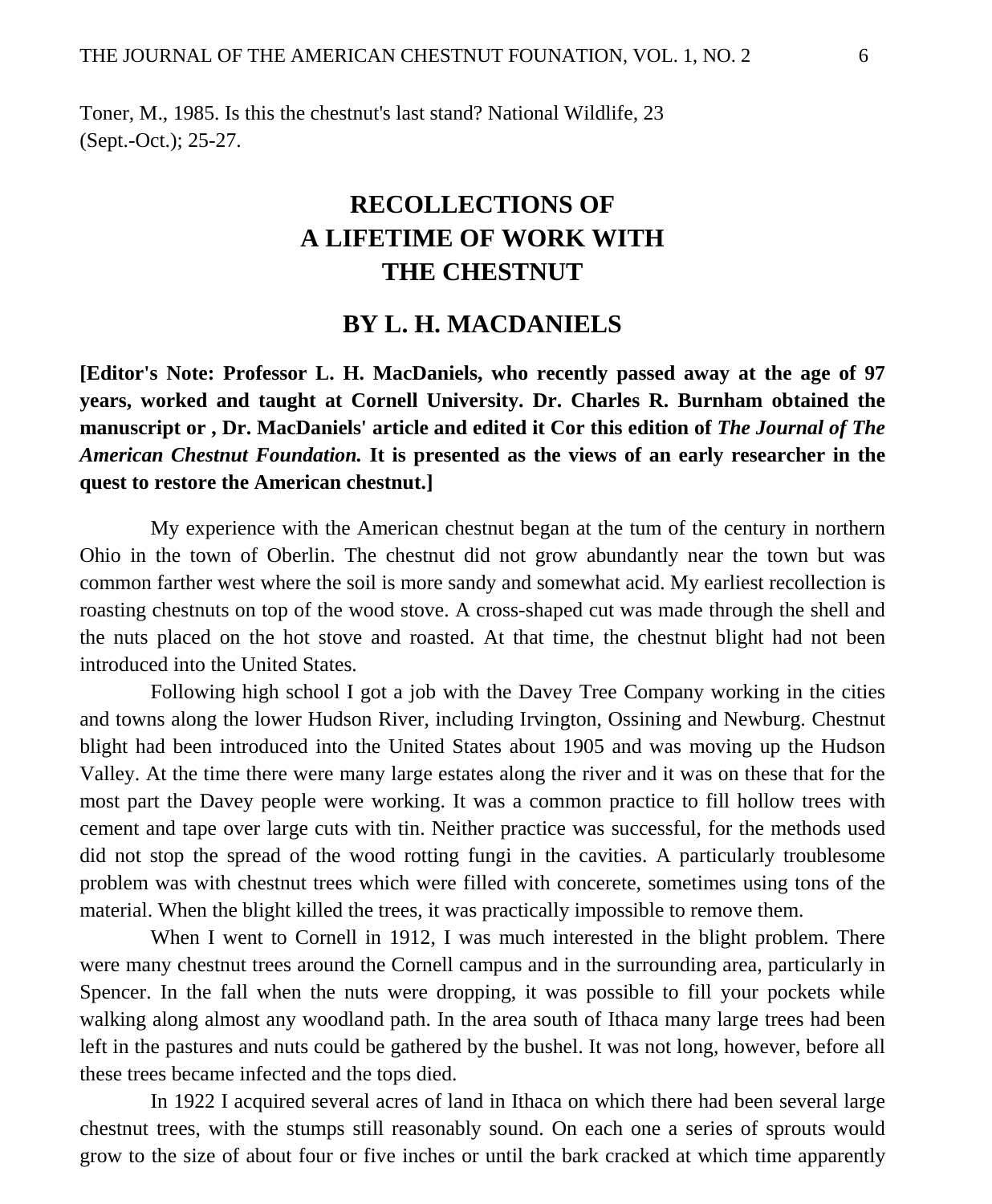history of sprouts from chestnut stumps.

The destruction of the chestnut forests stimulated much research in an attempt to control the disease. I was concerned directly with the program, mainly because I was able to graft chestnut sprouts in cooperation with Dr. D. S. Welch of the Cornell Plant Pathology Department. At the time Jessee Diller was working in Washington, D.C. on the chestnut bright problem and was trying to find trees that were blight resistant. Much time and effort was spent in finding trees that appeared to be resistant. Scions were obtained from these trees and sent to interested cooperating pathologists in many parts of the country for grafting to determine the determine the degree of resistance. At Cornell work was done at the Arnot Forest where many grafts were made over a period of about three years and many were successful. As far as I am aware, however, none of them had any real resistance.

Dr. W. H. Chandeler, who came to Cornell about 1915, was interested in nut trees and established trial plantings in the Pomology Orchard at Ithaca. In the planting of mixed nut trees there was a native chestnut, also the Japanese chestnut *(Castanea crenata)* and the American chestnut. The nut problem was neglected for many eyars and much later, about 1945, a seedling appeared which seemed to be resistant. It grew to a diameter of about ten inches, bore nuts, and seemed promising. I called the tree to the attention of Dr. Welch and sometime later showed it to him. Unfortunately the tree was badly cankered at the base and soon after the top died. [Comment by Dr. Burnham: A first generation hybrid with the American chestnut would have only moderate resistance.]

On several occasions I have obtained grafted trees of the Chinese chestnut on American stock or on Chinese seedlings only to have them fail after a few years. A grafted tree from Harvey Stokes failed at the graft, but the root stock grew into a straight tree and was somewhat blight resistant. [Comment by Dr. Burnham: When I visited Dr. MacDaniels in 1982 at the time of the 75th Anniversary of the Cornell University Plant Breeding Department, Will Provine climbed that tree and obtained flowering branches. Subsequent examination of the leaves showed the mat of hairs typical of the Chinese chestnut. Hence its resistance. It was not the orchard type of Chinese chestnut. Apparently the American chestnut scion grafted on the Chinese stock had died.]

I have been much interested in the possibility of securing chestnut cultivars of hybrid origin and learning what is being done at the Connecticut Agriculture Research Station and elsewhere. I also have visited the chestnut orchards in Yugoslavia. There, the chestnut trees have been free from blight until very recently and have been an important local source of food. In 1960, the blight was just coming into that country and many of the very large trees had typical cankers and were gradually dying. On one trip with a local government forester I was shown a large canker which appeared to be arrested in its spread. In retrospect it might be an example of what Dr. Jaynes had originally reported as hypovirulence. The loss of the Europen chestnut orchards of Italy and the Balkans is a very serious matter for the local economies.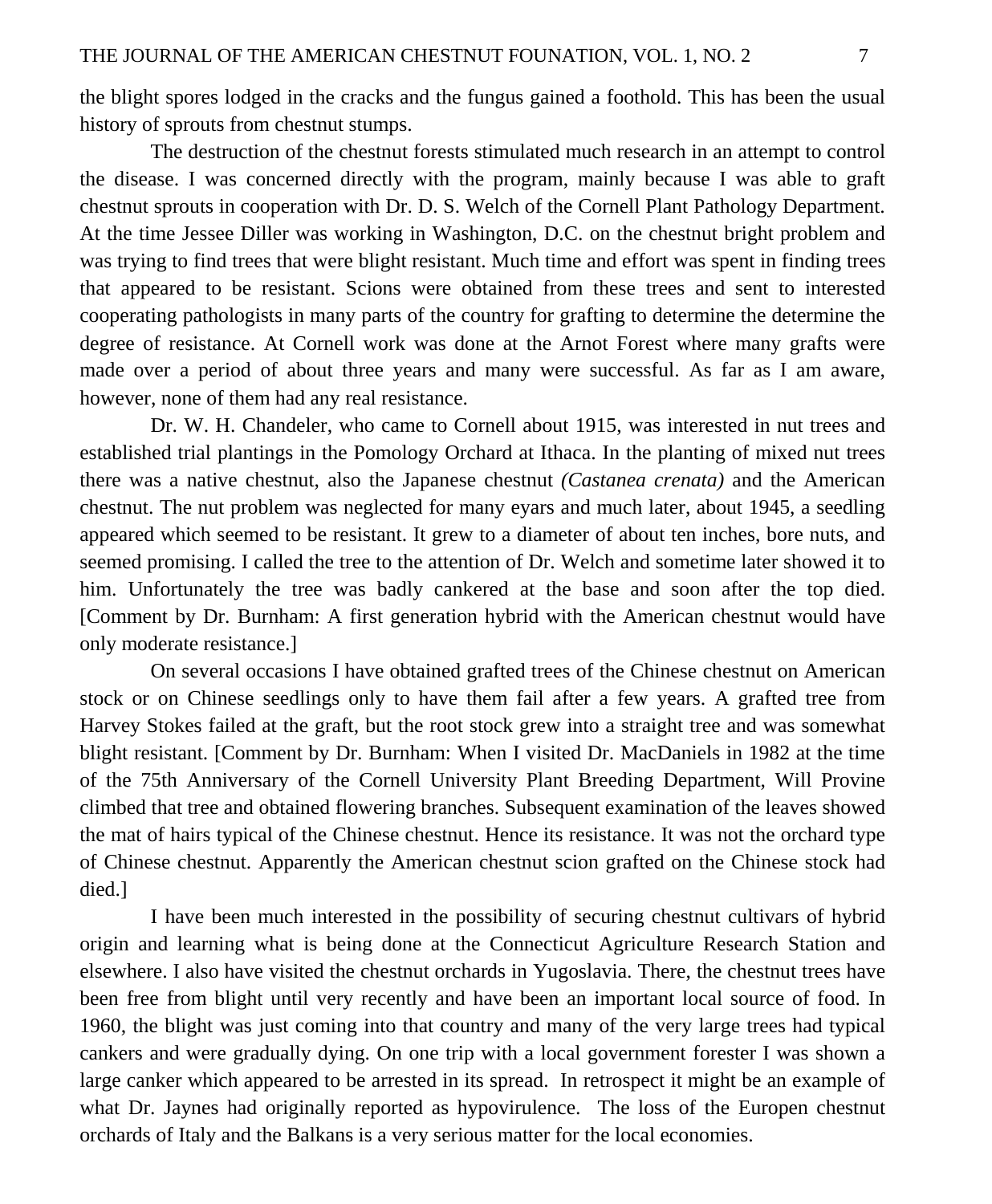About 1923 when Chinese trees were introduced into the United States by the Plant Industry Department, I obtained about one hundred trees that were introduced by B. T. Galloway, then head of the USDA Department of Plant Industry. These trees were planted in various locations, many of them in woodland areas and in the Pomology Orchard in Ithaca. They are gone now, some having succumbed to the blight but mostly from *Nectria* cankers. Winter injury has also been an important factor with damage occurring at around -28 to -30 degrees Fahrenheit. One of these trees planted on my Ithaca lot lived until 1982, when it was in such poor condition that it was removed. It is appropriate to discuss here what the future of the chestnut will be. There are many people selecting or breeding cultivars which hopefully will be of value in developing a chestnut industry.

## **CHESTNUT HYBRIDS FROM THE USDA-CONNECTICUT BREEDING PROGRAMS**

## **BY CHARLES R. BURNHAM PROFESSOR EMERITUS DEPARTMENT OF AGRONOMY AND PLANT GENETICS UNIVERSITY OF MINNESOTA**

The United States Department of Agriculture ("USDA") chestnut breeding program was abandoned and the local plantings destroyed about 1960 because the desired blight-resistant tree with forest-type growth had not been obtained. Relatively few crosses have been made in recent years in the Connecticut program. The original sources of blight resistance were from the Chinese ("C") and/or Japanese ("J") species. They have the same chromosome number as the American ("A") chestnut. Hybrids between them were used for additional crosses.

Several sources of hybrids and/or species from those programs exist today. These are:

(1) Chestnut species and hybrids on the Graves farm at Hamden, Connecticut.

(The Connecticut Agricultural Experiment Station.)

(2) Clones of the "Clapper" first backcross tree.

(3) USDA C x A F2s grown by Shafer in Indiana.

(4) The 15 USDA-Connecticut forest-type test plots of chestnut hybrids.

(5) The Fred Russ State Forest Plot, Decatur, Michigan.

(6) The Lesesne State Forest planting of hybrids, Charlottesville, Virginia.

Seed from controlled crosses between promising hybrid trees with similar kinds of ancestry has one advantage, *i.e.,* some of the irregular chromosome behavior common to species hybrids will have been lost. Such seeds have the disadvantage that the chance of recovering all of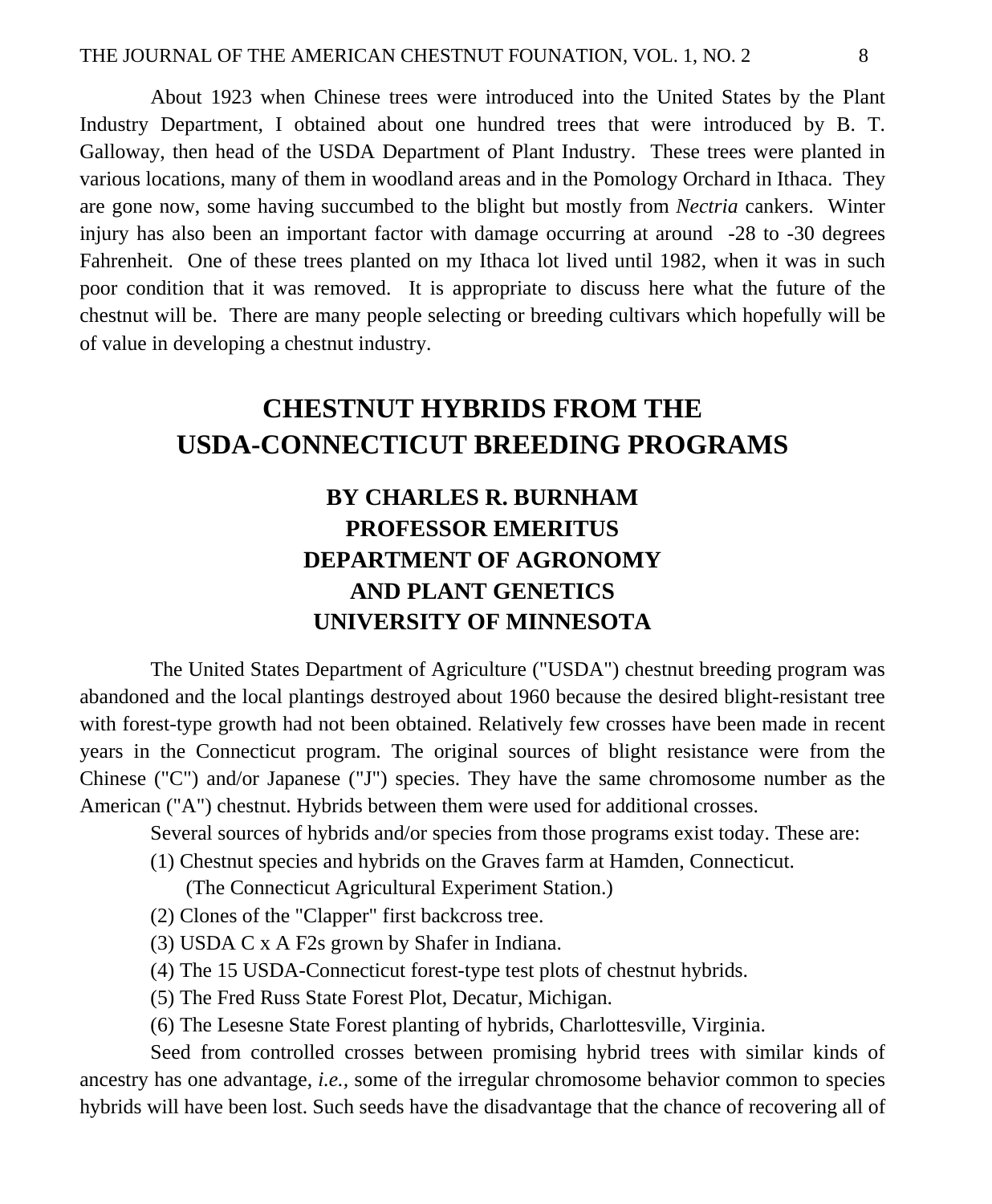the desired traits of the American chestnut is low. However, many of the trees from the sources listed above are now flowering and can be used immediately in a breeding program.

The first of the above sources, the Graves farm at Hamden, Connecticut, included species and hybrids used in the USDA and Connecticut breeding programs. Certain of those trees have been used for studies of cambial peroxidase isoenzymes as a part of a study of graft incompatibility in chestnuts (Santamour and Jaynes). An inventory of the surviving trees will have to be made.

The so-called "Clapper" first backcross to American chestnut survived the blight for 25 years before succumbing. Graft increases of the Clapper tree exist in several locations and have been used for backcrosses by The American Chestnut Foundation since 1983. The progress of that program was discussed in the first issue of *The Journal of The American Chestnut Foundation,* at 11-12.

Shafer (1966) reported observations on 100 C x A F2s from the USDA program grown in Indiana. At the end of 16 years, fIve had survived the blight. Two are now flowering and producing F3s that are being grown at several sites.

The last three of the above-listed sources will be discussed in order in greater detail.

#### *THE USDA-CONNECTICUT (DILLER-GRAVES) FOREST-TYPE TEST PLOTS*

Fifteen forest-type test plots that included various chestnut hybrids were established in blight areas in thirteen states. Twelve were established between 1947 and 1954, and one was established in 1958. Thanks to Dr. Frederick H. Berry, a Director of The American Chestnut Foundation, the Foundation has maps of the locations and the planting plans for each. The surviving trees were last evaluated in 1978 (Berry, 1980). Dr. Berry's evaluations and the identifications of most, but not all, of the survivors (based upon information from Drs. Berry and Jaynes) have also been provided to the Foundation. Many of the surviving trees may be of interest to those who wish to develop a hardier blight-resistant chestnut, primarily for nut production. All except Plot No. 15, at Wilton, New Hampshire, included the PI No. 58602 source of Chinese chestnuts, and probably included both "tall" and "orchard" forms. The following table contains the locations of the plantings, the numbers planted, and the number of survivors in 1978 of both the hybrids and the Chinese chestnuts.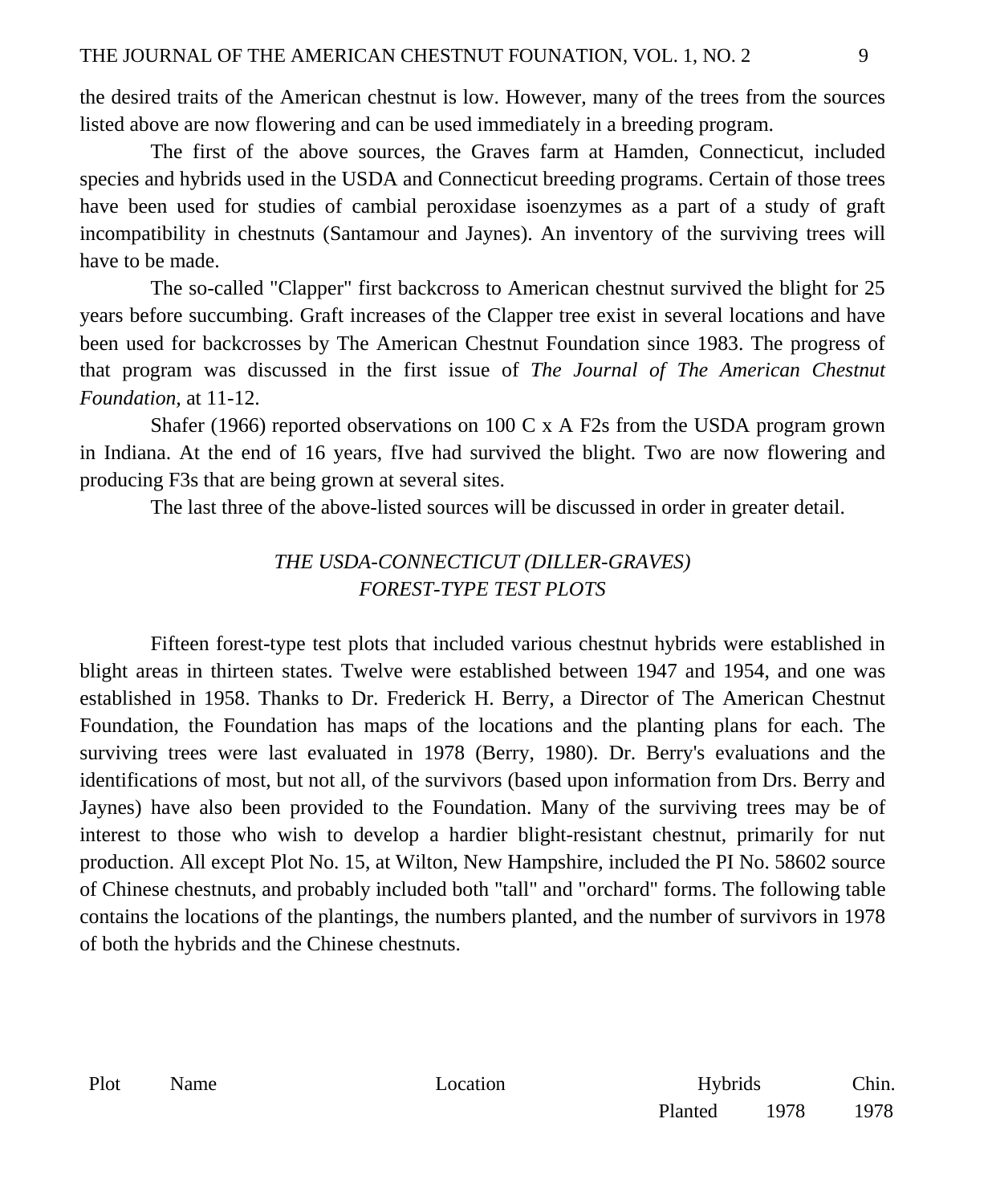| 1  | <b>Great Mt Forest</b>          | Norfolk, Conn        | 131 | 41    | 20 |
|----|---------------------------------|----------------------|-----|-------|----|
| 2  | TV Dam                          | Norris, Tenn.        | 132 | 42    | 22 |
| 3  | Glen Helen Nature Res.          | Yellow Springs, Ohio | 79  | 28    | 15 |
| 4  | Table Rock State Park           | Pickens, S. C        | 119 | 30    | 11 |
| 5  | Crab Orchard Wildlife Ref.      | Carterville, Ill.    | 99  | 14    | 6  |
| 6  | Upper Perkiomen Val. Pk.        | Green Lane, Penn.    | 99  | 24    | 11 |
| 7  | <b>Fred Russ Forest</b>         | Decatur, Mich.       | 102 | 16    | 5  |
| 8  | Nathan Hale Farm (A)            | Coventry, Conn.      | 90  | 46    | 18 |
| 9  | Nathan Hale Farm (B)            | Coventry, Conn.      | 98  | 37    | 6  |
| 10 | <b>Ouachita National Forest</b> | Glenwood, Ark.       | 108 | 23    | 4  |
| 11 | Boys Industrial School          | Grafton, W. Va.      | 149 | 41    | 19 |
| 12 | TVA Dam                         | Guntersville, Ala.   | 150 | 35    | 4  |
| 13 | State Col. of Forestry          | Syracuse, N.Y.       | 150 | $10*$ | 7  |
| 14 | Sinkin Exper. Forest            | Salem, Mo.           | 144 | 26    | 16 |
| 15 | <b>Russell Abbott Forest</b>    | Wilton, N.H.         | 100 | 28    |    |
|    |                                 |                      |     |       |    |

\* Part of the planting was removed for a highway.

The author can provide information to interested parties on who to contact ot make necessary arrangements to visit the plots.

Controlled crosses between the most promising survivors among hybrids with similar ancestry, within the same plot or in different plots, might be used to produce progeny for further evaluation.

For example, Plot No.1, at Norfolk, Connecticut, has seven survivors from openpollinated J x A trees, and seven from open pollination of C x J.A trees.

Plot No.8, at South Coventry, Connecticut, had four trees from (J x J.A) x C, four from A x (C x J.A), and II from C x A, open pollinated, *i.e.,* F2s.

Plot No.9, the "B" planting at South Coventry, Connecticut, had seven from  $(J \times LA) \times$ C, four from C x J.A, and at least two from C x A. Both Coventry plots had many Chinese chestnuts from the PI No. 58602 source which included both tall and orchard-type trees.

Plot No. 11, at Grafton, W. V.a. had four from  $(C \times J.A) \times (C \times J.A)$ , five from A  $\times (C \times J.A)$ J.A) and six from J.A xC.

Plot No. 12, at Guntersville, Ala. had 23 from (C x J.A) x (C x J.A).

Plot No. 15, at Wilton, New Hampshire had nine from S-8J x S-8J, and 10 from (C x J.A) x (C x J.A). S8 is one of Van Fleet's blight resistant selections (USDA).

Similar information on the remaining plots may identify other promising hybrids. One of those plots, the Fred Russ Forest at Decatur, Michigan, is described below.

#### *THE FRED RUSS FOREST PLANTING*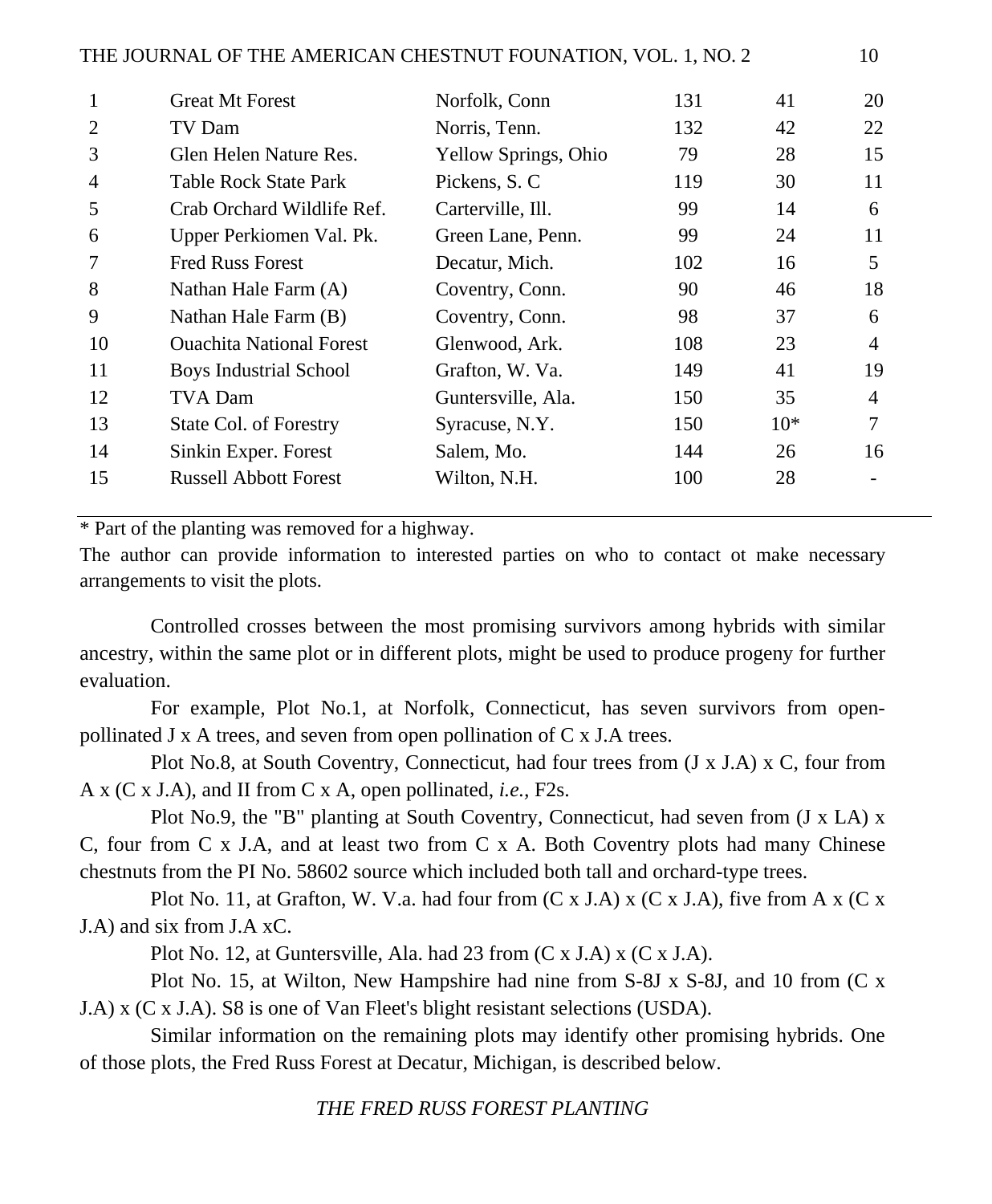The 21 survivors in the Fred Russ Forest planting near Decatur, Michigan, included 14 hybrids that involved Chinese, Japanese and American Chestnuts: eight C x J.A, two J x C.A., one C x (J  $x$  J.A), one (C x J.A)  $x$  (C x J.A). Two hybrids were J x J.A. Two hybrids were not identified, and five trees were the PI No. 58602 Chinese source. Since the identified hybrids have American chestnut in their ancestry, I suggested in 1983 that the plot might be used as a seed orchard to produce seedlings in a program designed to produce trees primarily for nut production, selection being for blight resistance and greater hardiness. The source of greater

hardiness would be the American chestnut. Plans for further breeding would be aided if comparisons of the hardiness of Chinese, American, and C x A  $F_1$ s were available. The plot was renovated through the efforts of Dr. Dennis W. Fulbright of Michicagn State University and Greg Kowalski, supervisor of the plot. Planting and distribution is under the supervision of James Hanover, Michigan State University, East Lansing, Michigan (G. Kowalski, personal communication).

#### *THE LESESNE STATE FOREST PLANTING OF HYBRID CHESTNUTS*

The largest planting of hybrid chestnuts is in the Lesesne State Forest near Charlottesville, in Virginia. Between 1969 and 1976 Dr. Richard A. Jaynes and his associates at the Connecticut Agricultural Experiment Station furnished the seed and seedlings and Dierauf and associates in Virginia also grew seedlings, established them in the Lesesne Forest and cared for the trees. (Jaynes, 1978; Jaynes and Dierauf, 1982). The seed sources were mostly plantings in which the poorer-formed or blight-susceptible trees had been removed (Jaynes, personal communication, February, 1981). The planting included 9,952 seedlings from hybrids from many different sources (open pollination), plus 137 from controlled crosses, 1248 from Chinese chestnuts (423 from orchard types, 825 from "tall" types), and 111 from American chestnuts. The sources of all hybrids, except those from the controlled crosses, were said to represent third to fifth generation selections (Jaynes, 1978). This terminology is explained as follows: progeny from (C x J.A) x A open pollinated, would be considered to be "fourth generation selections" (Jaynes, personal communication). The progeny were not from successive selections from a particular cross or type of cross.

Seedlings from trees that had American chestnut ancestry in both of their parents would have the best chance of being homozygous (true breeding) for some of the genes for at least some of the desired traits of the American chetnut. Four groups of seelings were of this type, i.e., (1) 1783 from (C x J.A) x A, (2) 129 from C.A x A (the Clapper tree), (3) 488 from (C x J.A) x (C x J.A), and (4) 62 from (C x J.A) x Clapper (a controlled cross). The extent to which interpollination occurred between trees with the same ancestry probably varied. This could reduce the potential value of their progeny. The 1783 seedlings from three (C x J.A*)* x A trees are probably the best source. These three trees were described as having excellent tree form (Jaynes and Dierauf, 1982). A letter from Janes, dated June 10, 1981, stated that the original three trees were near each other and in their prime likely intercrossed. Their blight resistance was only fair,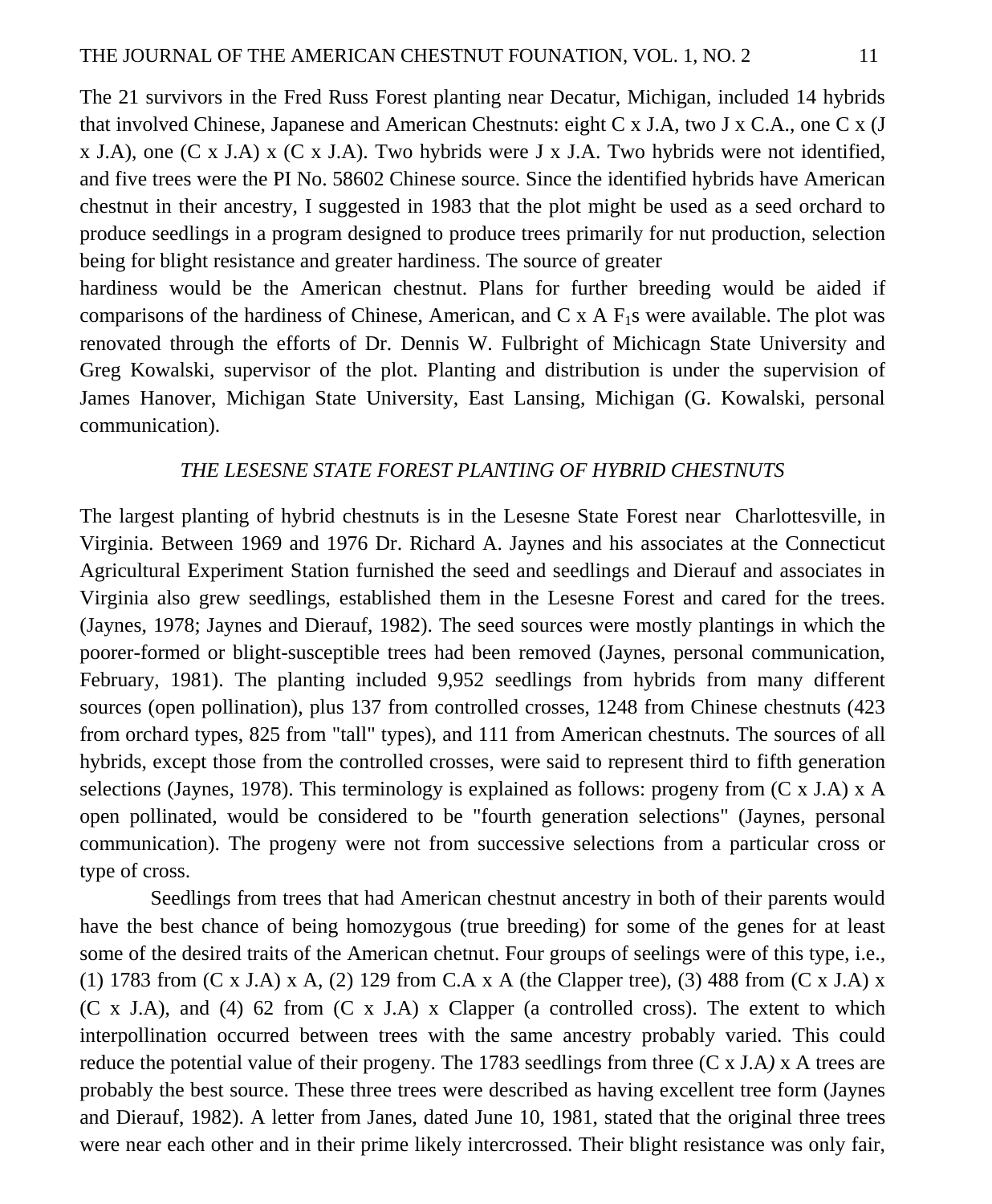but that is to be expected. Since they were from a backcross to the American chestnut (susceptible to blight), the most resistant ones could at best be only hetrozygous for the genes for blight resistance.

These may, possibly, be slight better than F2s from C x A first generation for· hybrids (F1s), and can be expected to include trees that are homozygous for the genes for blight resistance carried by those three parental blight survivors. Some may have genes for blight resistance from Chinese and Japanese sources. Blight is now rampant in the plantings (Personal observations by David W. French and Thomas Jay Dierauf, November, 1985). In spite of inclement weather during the inspection, French and Dierauf were able, with copies of the original field maps, to identify the most promising trees in one large block with 911 seedlings from the three trees from (C x LA) x A planted in 1971. Only 33 are judged worth considering further: two are very good, 14 are good, and 17 are judged possible candidates for further evaluation.

Shafer (1966) in Indiana reported similar results for  $100 \text{ C x}$  A F2s he obtained from the USDA chestnut program. Four reasonably vigorous trees had survived at the end of 14 years and finally only two are producing nuts at the end of 35 years.

The low frequencey of promising trees in the Lesesnse planting is to be expected. The chances of having the desired traits of the American chestnut are only a little better than what might be expected from  $C \times A$  in the second  $(F2)$  generation, and may be no better.

These are good examples of the large numbers of F2s needed from F1 hybrids. Second generations following successive backcrosses to the recurrent parent (the one being improved) dramatically increase the frequency of trees resembling the recurrent parent, in this case the American chestnut.

The 33 trees mentioned above are flowering and producing nuts. Controlled pollinations between them will produce third-generation (F3) seed that can be used to establish forest-type seed orchards in blight areas in the different ecological zones, *e.g.* northern, middle, and southern areas. Nature will select trees with adequate blight resistance, together with the ability to grow as timber trees. These seed orchards will be sources of improved seed for later plantings.

Other approaches are possible. One is to use the best Lesesne trees for crosses with mixtures of pollen from American chestnuts in the different ecological zones. The hybrid seed would be used for plantings within each respective zone. The goal is to ensure recovery of blight resistant American chestnuts adapted to each zone.

Another large block of seedlings from the same (C x J.A) x A source, planted in 1973, will be ready for evaluation in a year or so. Promising trees in the Lesesne plantings will supplement the present backcross breeding programs. Backcrosses have the best chance, by far, of producing American chestnuts with all their desired traits, combined with blight resistance.

Blighted American chestnut trees can be maintained by inoculating them with hypovirulent (diseased) strains of the fungus. Even with the promise this approach offers there remains the need for genetically resistant chestnuts. This goal can be reached only by the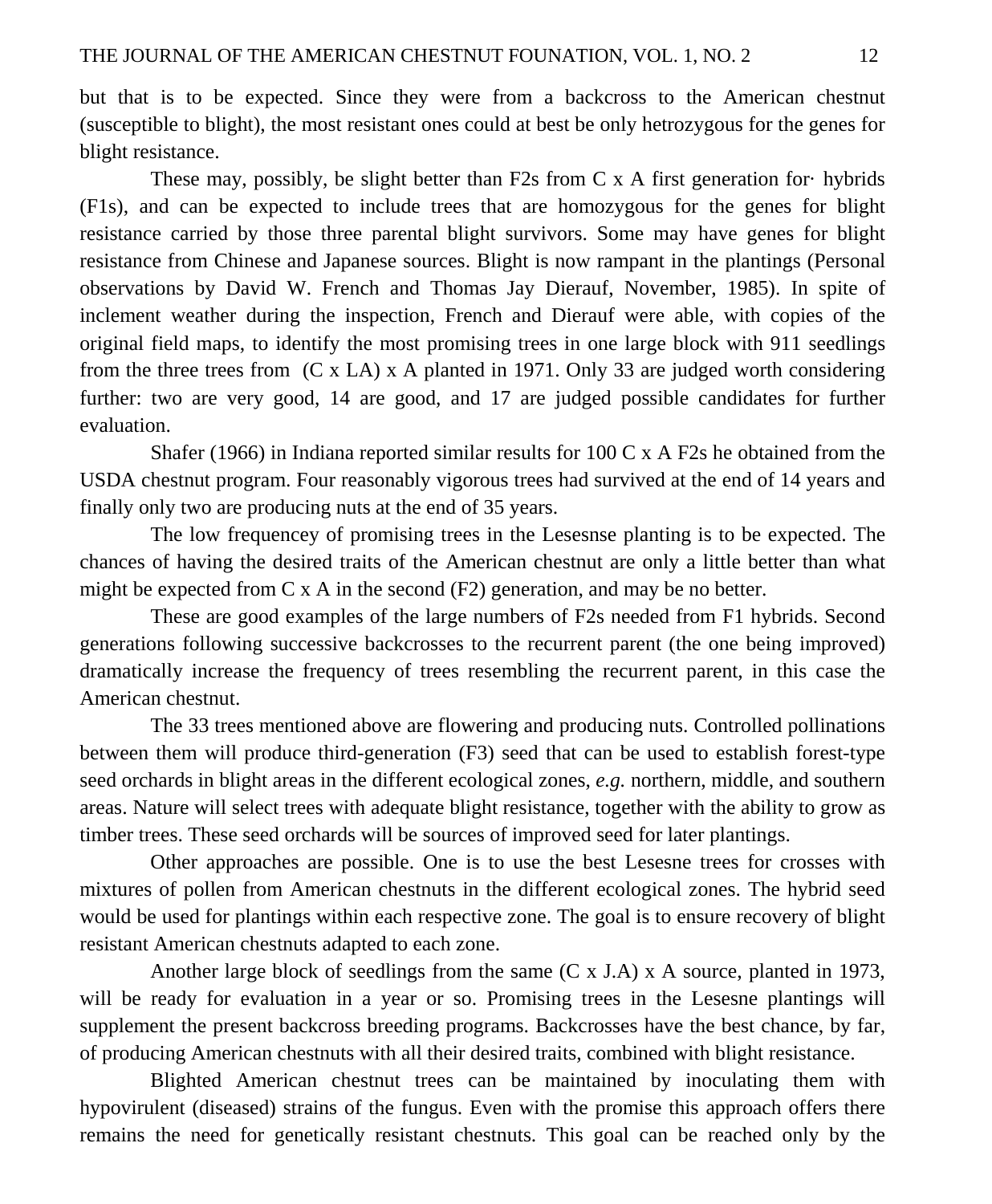backcross breeding program now in progress. Selections for blight resistance must be based upon using virulent strains of the fungus. Trees apparently blight resistant will then be planted in both blight free and blight areas for further evaluation.

References:

Jaynes, R. A., 1978. Selecting and breeding blight-resistant chestnut trees. Proc. Amer. Chestnut Symp., Morgantown, W. Va. (1978):4-6

Jaynes, R. A., and T. A. Dierauf. 1982. Hybrid chestnuts at the Lesesne State Forest, Va. American Chestnut Workshop, Morgantown, W. Va.

Shafer, J. Jr. 1966. A chestnut challenge. 57th Ann. Rpt Northern Nut Growers Ass'n. p. 32-36.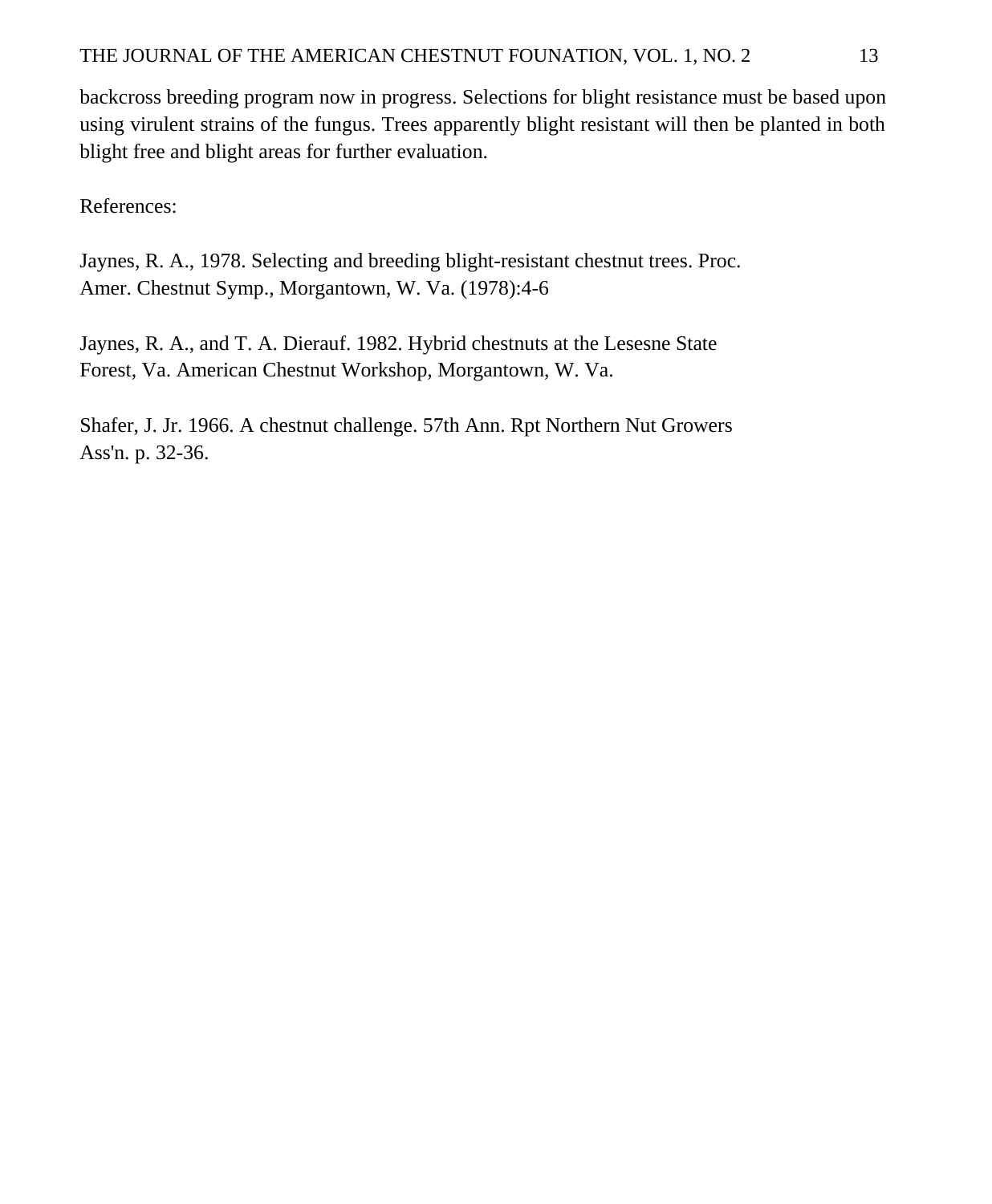### **THE PRESIDENT'S MESSAGE**

## **BY PHILIP A. RUTTER PRESIDENT OF THE AMERICAN CHESTNUT FOUNDATION**

Our tree has become a myth or so I have been told. When I began to investigate that possibility I found there was some truth to it. Several scientists with long-standing familiarity with chestnut biology have expressed the sentiment to me that some of the stories regarding chestnut trees and forests must be exaggerated. "It probably wasn't *that* great. You know how stories tend to grow with each telling." I certainly do. Human nature is familiar to us all. It is very easy to look back on our childhood with rose-colored glasses, and children do tend to remember objects of their early years as larger than life. Most of us can only remember seeing chestnut trees when we were children.

The idea that we might be chasing a mythical ideal which never really existed troubled me deeply. I re-read as many of the old scientific studies (which included actual measurements) as I could lay my hands on, trying to satisfy myself that our unicorn had a real basis in fact.

I am perfectly satisfied now that our wonderful tree--the "King of the Forest", the "Eastern Redwood"--has plenty of features to justify our continuing interest and affection. Like most such cases, the facts I have been able to verify fall somewhere between the most grandiose stories and the ordinary tree the sceptics expect. As often happens, I came across some figures that surprised me. Sometimes reality surpasses myth.

I will just mention a few of these myth-reality items here I am actually leading up to,a different story.

Height of the tree: It is surprisingly hard to find accounts of anyone actually measuring the trees. There are lots of estimates and guesses. It seems clear that the trees reached 100 feet, but I would have to be convinced that they grew much higher than that. (The reader may consider this a challenge--I would love to be contradicted!)

Diameter at breast height: The most certain measurements made by professional foresters do not get much bigger than nine feet; and I haven't found any photographs of trees visibly larger than that "Only" nine feet is big enough for me. Layout a circle 28 feet around, then look up at the tree...

Growth rate: USDA workers put it at 30% faster than oaks on the average.

Age of the trees: Curiously, I have yet to see any ring-counts for big American chestnut trees. How old were those nine-foot trees? 2,000 years is claimed for some chestnut trees in Europe.

Nutritional value of the nut: Here the tree has traditonally been shortchanged. Lots of people "know" that chestnuts do not have any appreciable protein, they are supposed to be all water and starch. That cannot be true, of course, since the nut is a seed, made of cells, which have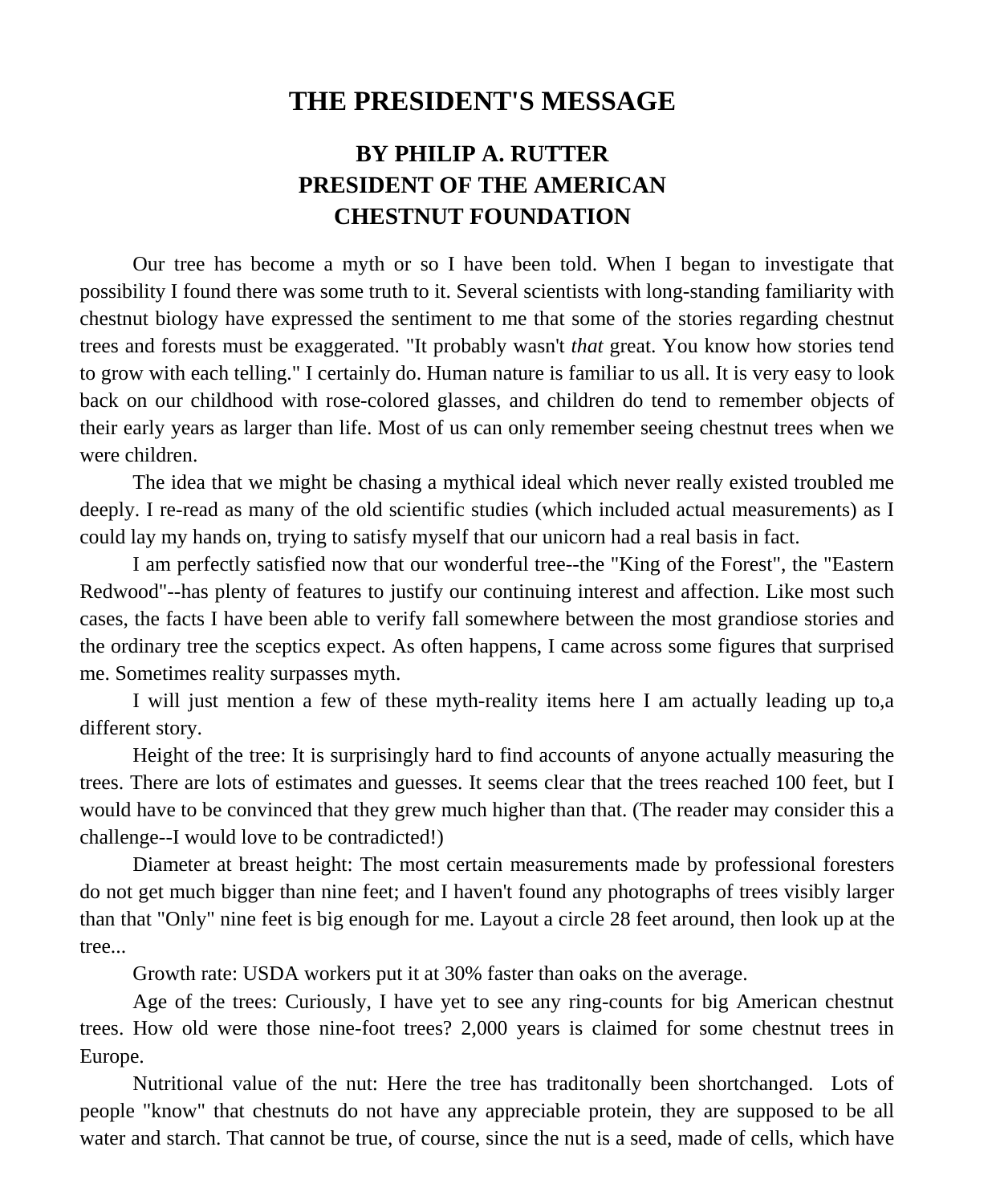membranes and protoplasm, so it must have some protein. In fact, the Connecticut Agricultural Experiment Station in 1982 published an analysis of American chestnuts which stated that the seeds, if totally dry, would contain 16% fat and 17% *protein,* a very respectable amount, better than most com. I look forward to a flood of mail proving how wrong I am about all these figures. I hope to learn quite a bit!

Now it is time to get to the real story. I spoke about it briefly at the 1985 Annual Meeting, but I have not gotten it out of my system yet. In fact I was recently reinfected. Last summer Larry Gena, one of the chestnut's best friends, dragged me along with him to visit a stand of American chestnuts in Wisconsin. Actually I had told him about these trees in the first place, but I had always been too busy to go and see them for myself. Overwhelmed by his enthusiam, I tore myself away from weeding my seedlings and went to see a stand which I knew contained some "big" trees, and "a bunch of little ones."

The reality turned into what was virtually a religious experience for me. There were indeed some big trees, though nothing like the old giants. What was most startling to me was the "bunch of little ones." I have not counted them to be sure, but after my first visit to this stand, I guessed there might be as many as 3,000 saplings (at least 15 feet tall) on this site, and I could not even start to estimate the 1 foot seedlings, which were everywhere.

I recently visited again. Based upon that visit, I have had to revise my guess to more than 5,000 saplings. Most of the trees are very young; probably less than 20 years, although the founding parents are about 100 years old. These young trees, I must emphasize, were not planted. They are the natural reproduction of the older trees, which were planted by an enthusiast. There are also a good number of "poles"--young trees approximately one foot in diameter and 40 feet to 60 feet tall.

There are several important roles this grove will play in the future. One is to help in demystifying the tree. Here is a stand, as yet untouched by the blight, where some of the realities can be measured. Another is to improve our understanding of the tree's preferences and requirements. A third is as a show-and-tell site for our remaing sceptics, the people who think we might as well let sleeping giants lie.

The chestnut forests were mostly gone before the science of ecology developed, and while we have many beliefs about chestnut ecology we don't have nearly as many facts as we need to truly understand the tree. Walking through the stand, I could see a few scattered truths, exposed and waiting for any observer. Were chestnuts really "arrow straight," with hardly a branch until the crown? Quite a few of these are. Absolute beauties. Did "big" trees really sprout strongly from the roots when cut? One stump was two feet in diameter (only 60 years old, I counted), with one 10 inch diameter sprout, and four or five more were six inches thick. The owner said the stump was cut 10 years ago.

Walking further, my head buzzed with questions which suddenly might have answers. At one place virtually nothing grows but chestnut saplings. Immediately up-hill the woods is oak and hickory with only a few scattered little chestnut seedlings. Soil difference? Squirrel storage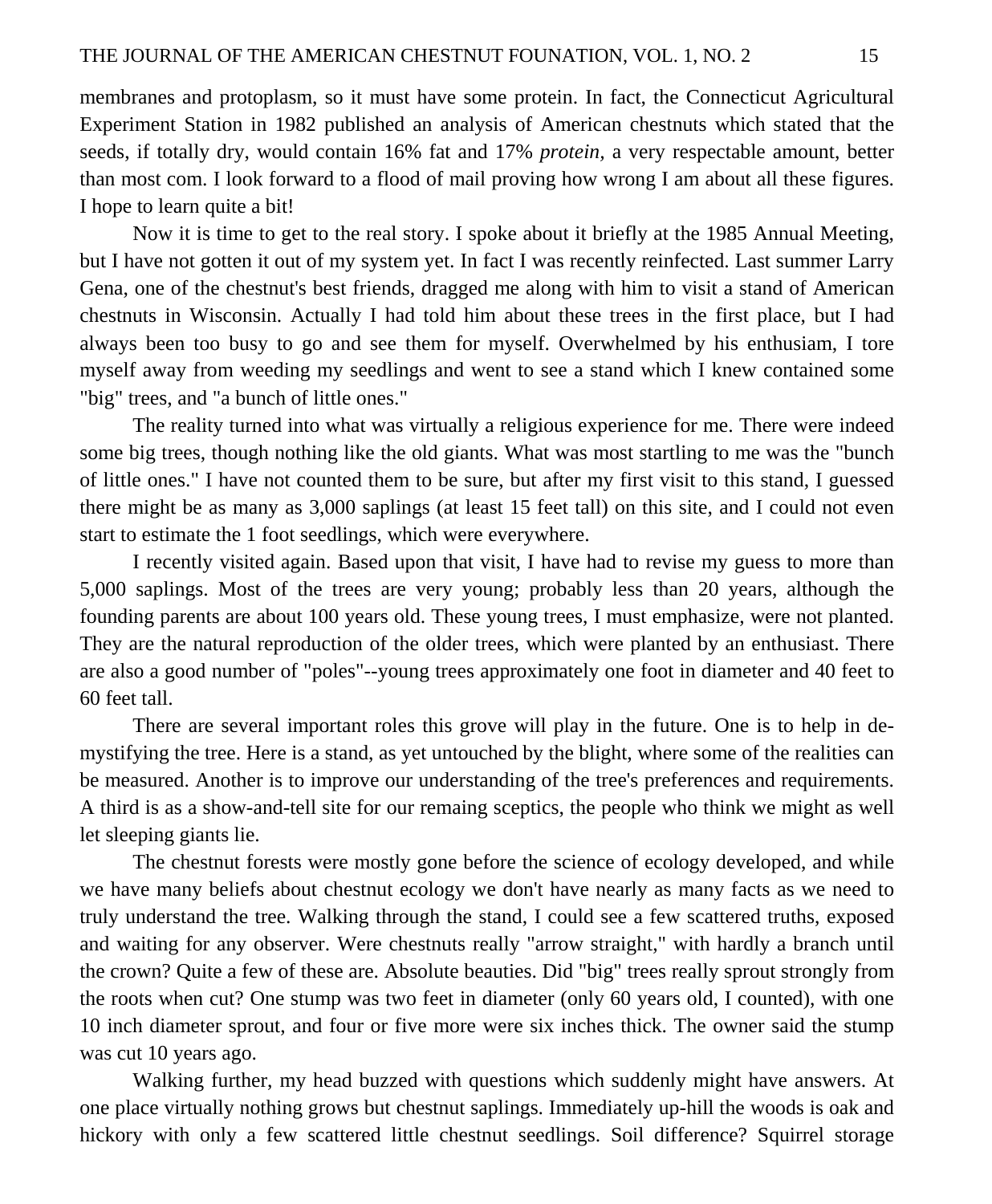habits? Why here and not there? How fast is that remarkable tree really growing? Just what combination of environmental conditions allows this population to reproduce so explosively? I will not catalog all the questions here. As with many such situations, each question raises others. The point is, here we have a study site where answers can be found. We need to know as much as possible about what makes a healthy population of chestnut grow the way they do, so that when the time comes we can plant blight-resistant seed and trees to the best advantage. Nothing is as dangerous as policies based on wishful thinking or misinformation. They are doomed to failure. Our only friend in forming policy is the truth. We need to find out what it is.

One of the most satisfying things for me when I saw this grove was the knowledge that here is a demonstration, available today, for the doubting Thomases. *The chestnut really was that good--tall,* straight, fast growing, strong sprouting. Most important is the living demonstration that chestnut is not a weakling that will always need special help to survive, an impression some people have gotten from the disaster of the blight.

This site demonstrates unequivocally that given a place that meets its requirements, it needs no help whatsoever to expand its population. In this Wisconsin oak-hickory woods nothing else can compete with it. It is reasonable to assume the same was true wherever there were pure stands of chestnut. No one will have to re-plant, tree by tree, the old forests. When the time comes we can turn the blight resistant trees loose in the proper places, and they will take back their old homes--all by themselves. But *we* have to give the chestnut the starting point. The tree cannot do it alone.

Responsibility nags at me now. Having told you about this beautiful grove and the wonderful possibilities it contains, I have to go on. The grove almost certainly will not last. The blight has not found it yet but it probably will. No one can predict when the blight will strike this grove, but the Wisconsin Coordinator for the Foundation recently found the first positively identified case of chestnut blight less than 100 miles away. This chance to study an untouched population is temporary, and we ought to act soon. A few similar sites in Michigan also merit investigation. Unfortunately, there is no money to fund the studies. Funding for the Foundation has recently begun to increase but is still inadequate, even for projects already underway. Please help in what ever way you can.

> Philip A. Rutter, *President*  The American Chestnut Foundation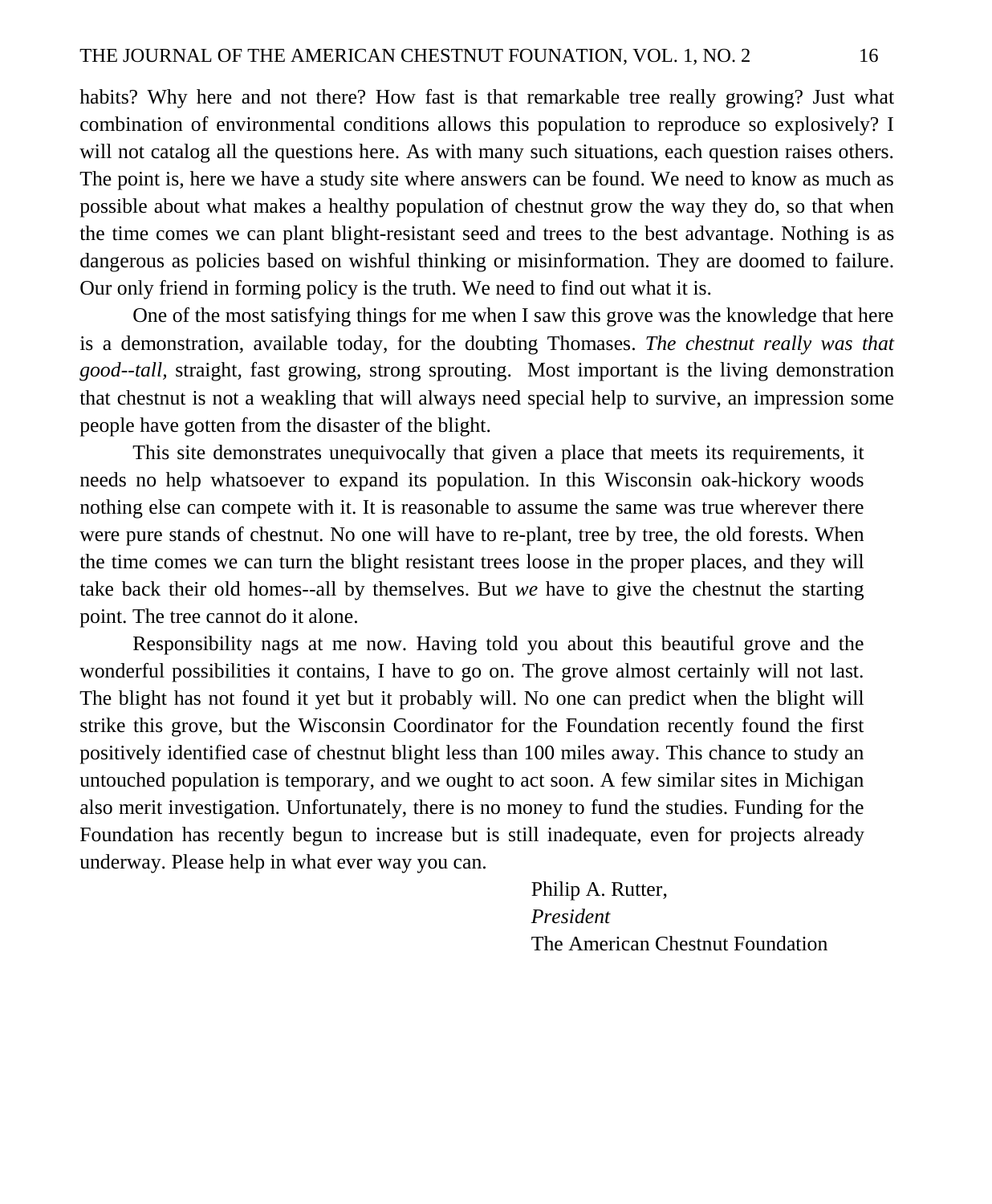## **FOUNDATION GAINS SUPPORT FROM NURSERYMEN**

In an effort to increase the membership of the Foundation, Dr. Cameron Gundersen (Membership Chairman) and President Rutter explored the possibility of cooperation from the various nurserymen who sell chestnuts. Early in the spring of 1985, several of the most prominent national mailorder houses were contacted and asked for help in getting word about the Foundation to people buying chestnuts. Happily, all but one of the houses contacted agreed to help, even though the favor we asked required work and some procedure bending on their parts.

The chore these nurserymen performed for us consisted of packing a Foundation information sheet with each order that included any kind or number of chestnuts; the idea being that persons who have just purchased young chestnut trees might be the very people most interested in seeing that their trees will continue to thrive, and that future trees will have an even better chance. For the nurseries, getting the information sheets packed with the right orders meant considerable effort by the supervisors and the packers; for the Foundation, our contribution consisted of writing and printing the information sheets--some 6,000 of them- sent directly to people who probably held a chestnut tree in their hand while they read it.

We want to thank all the people who helped with this effort, and acknowledge the generous gift of time and effort these public spirited nursery owenrs and workers made. Their aid is needed right now and is most welcome. Those who gave their help when we asked were: Bear Creek Nursery, W. Atlee Burpee Co., Gurney's, Earl May, Miller's, Rayner Brothers, and Stark Brothers.

If you sell chestnut or other nursery stock and would like to help in this way, please contact either Dr. Gundersen or Mr. Rutter. Likewise, if any of our members have expertise in advertising or public relations and would like to help in the preparation of such information sheets, please get in touch with them. The response to last year's sheets was a little disappointing and we are looking for better ways to get the message across.

PAR.

## **NURSERYMAN MAKES STANDING GIFT TO THE FOUNDATION**

Bear Creek Nursery, Northport, Washington, is one of the largest producers of chestnut nursery stock in the country, selling trees both retail and wholesale. The owner, Mr. Larry Geno, is an advocate of what is sometimes called "permaculture"; that is, replacing annual crops with mixtures of fruit-bearing trees and shrubs. If such techniques do prove economic, the benefits could be considerable, as erosion from tillage and wind would be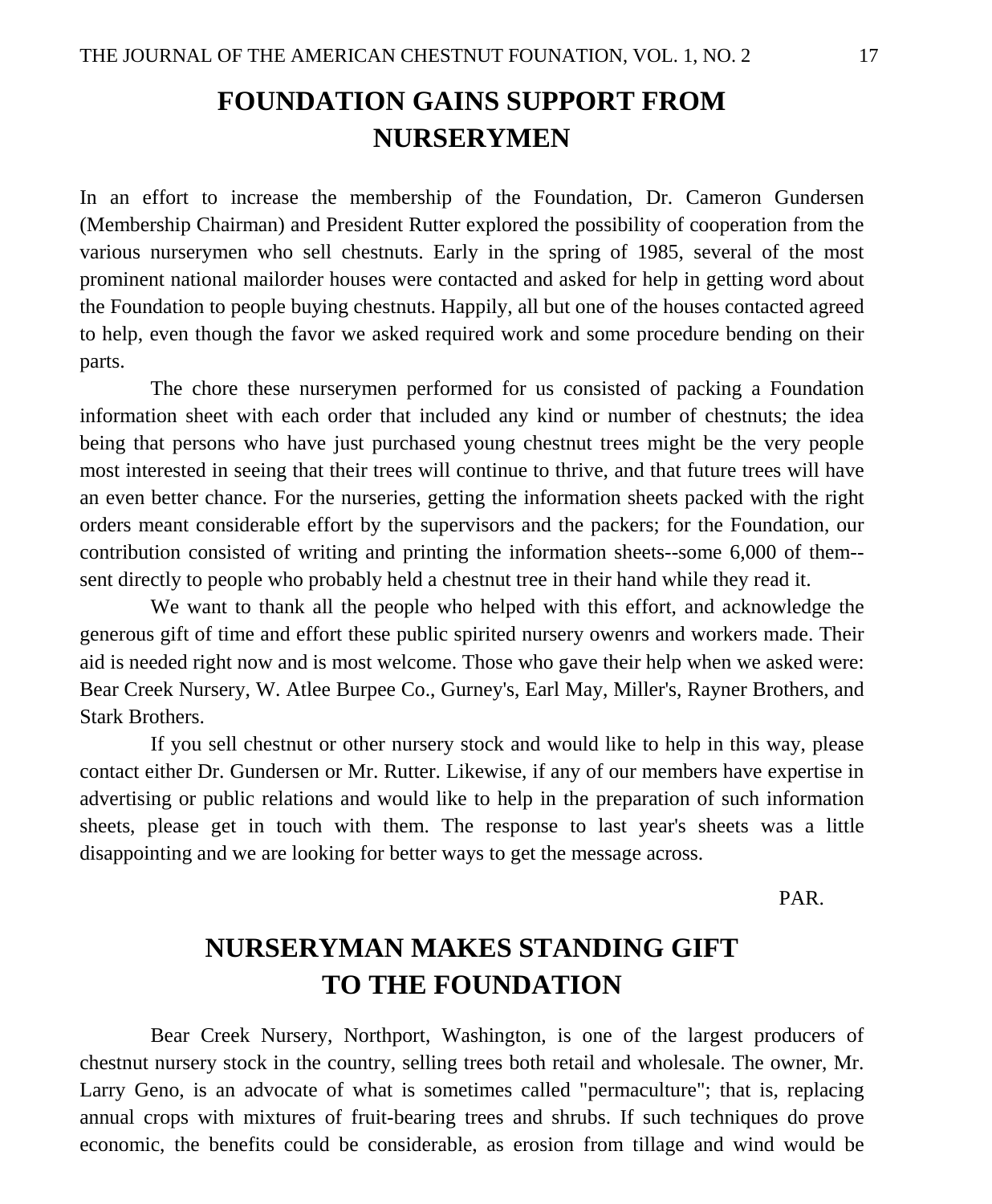greatly reduced. To encourage people to experiment with these possibilities, Mr Geno's nursery specializes in the fruit and nut trees which seem to have the most potential along these lines. Chestnuts definitely·qualify, and the nursery offers nine different kinds of seedlings, in addition to their large collections of apples, pears, seedling and grafted nuts, berries, windbreak trees, and multipurpose trees and shrubs.

Mr. Geno is a believer in giving a helping hand to worthy projects, and after becoming familiar with the goals and projects of our Foundation last summer, he has decided to donate "5% *of the value of all chestnut trees sold by us"* to the Foundation. He hopes other nurserymen will follow his example and, to some extent, let the chestnut "pay its own way" for the research necessary to make chestnuts a genuinely reliable crop.

The Foundation owes a debt of gratitude to Mr. Geno, and we want to take this opportunity to offer our sincere thanks for his generous support.

## **STATE COORDINATORS APPOINTED**

In the first issue of this *Journal* a plea was made for interested individuals to step forward and give some of their time to help the scientific staff of The American Chestnut Foundation. Keeping track of useful trees and people near them who can gather nuts or pollen, for the whole country, was becoming so time consuming that it was taking time away from other necessary research and planning.

At this writing the Foundation has four volunteers who have agreed to take responsibility for organizing the information about their areas: Dan Stubbs for Minnesota; Greg Miller for Ohio; Bruce Gabel for Wisconsin; and Larry Geno for Washington and the Pacific Northwest. Their addresses are below, and we urge Foundation members in their areas who have information or a desire to actually help with the Foundation's projects to get in touch with them. Keeping track of just one state is a very big job, and they need all the help which Foundation members and other interested persons can give.

We obviously still need coordinators for the rest of the United States. If you have some time and the interest, or if you belong to a group that might be willing to take on the task, please write Philip A. Rutter, President, The American Chestnut Foundation, Badgersett Research Farm, RR 1, Box 118, Canton, MN 55922, or call him at 507-743-8570 for more information.

Mr. Daniel Stubbs Coordinator for Minnestoa The American Chestnut Foundation  $16320 - 154$ <sup>th</sup> Street North Marine on St. Croix, MN 55047 (612-433-3708)

Dr. Greg Miller Coordinator for Ohio The American Chestnut Foundaiotn 3276 Empire Road SW Carrollton, OH 44615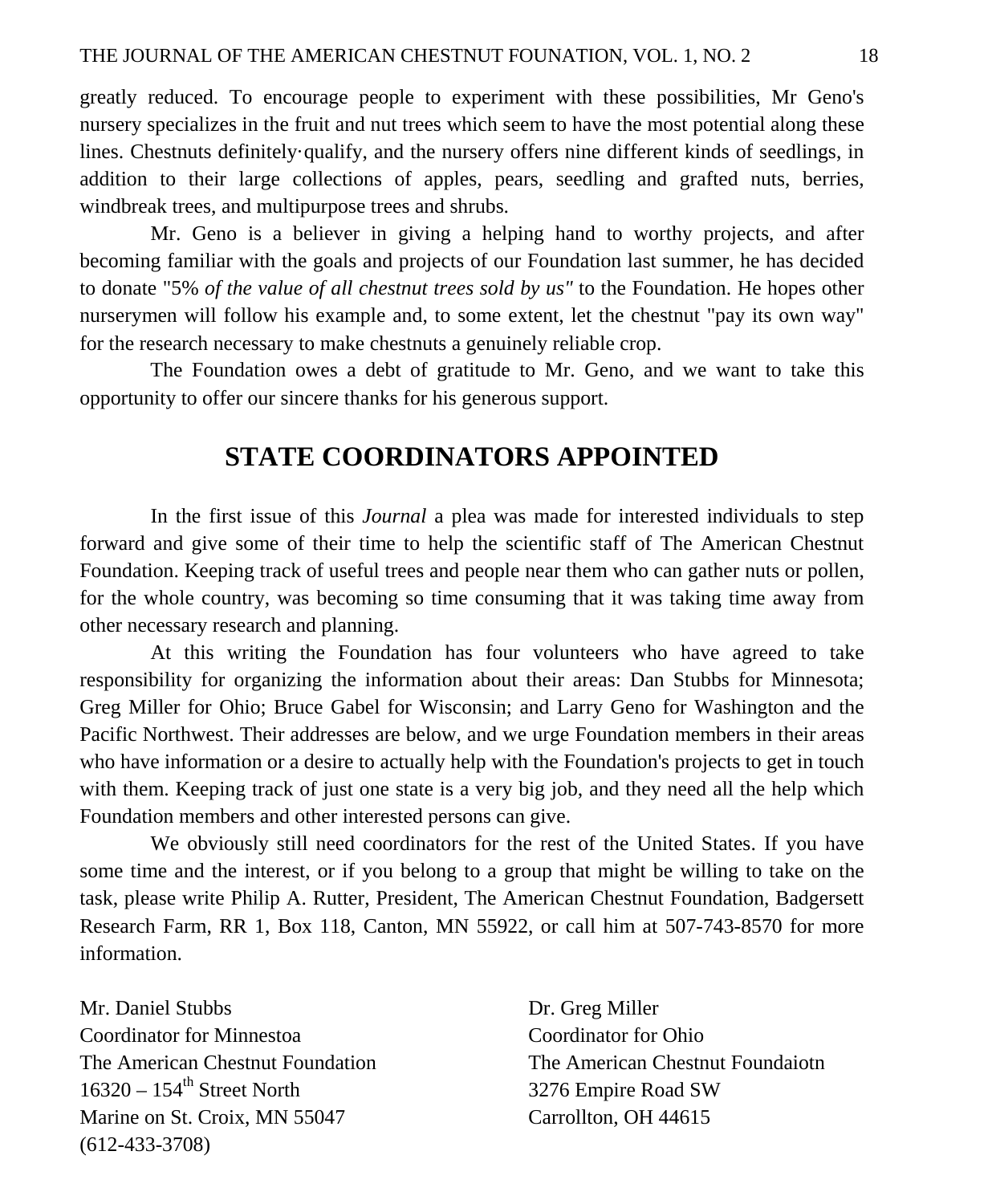Mr. Larry Geno Coordinator for Washington The American Chestnut Foundation P.O. Drawer 411 Northport, WA 99157

Mr. Bruce Gabel Coordinator for Wisconsin The American Chestnut Foundation RR. 1, Box 25 Holly Road Bloomington, WI 53804 (608-994-2247)

## **MINNESOTA DNR HELPING FOUNDATION BREEDING WORK**

The Minnesota Department of Natural Resources ("DNR") has recognized the potential of the efforts of The American Chestnut Foundation and is working to provide one of the future needs of the breeding program, more "mother" trees.

Following guidelines set up by the scientific staff of the Foundation, the DNR is planting small groups of seedlings on several of its southeastern Minnesota lands. These plantings are intended to provide a number of single, isolated trees which will be ideal for hybridizing purposes. Because the trees will not pollinate themselves, isolated trees do not require the time consuming bagging of female flowers which must be done wherever there is more than one tree. In addition, these trees are being planted on sites where they can be grown in full sun, so they will bear flowers near the ground. The sites are also selected for accessability. Many, probably the majority, of surviving chestnut trees are either hard to get to or are so big that reaching the flowers is difficult, dangerous, or impossible. When the DNR's trees start to bear flowers in a few years, it is anticipated that the actual work of making hybrid trees will become much easier.

Another function of these trees is to broaden the genetic variability in the breeding program. Chestnut once occupied quite a few different kinds of growing situations, and if it is to do so once again, the future blight resistant trees need to contain as much variation as possible. At the moment a relatively few trees have actually been used to make the hybrids now growing in Ohio, Virginia, West Virginia, and Tennessee. In the early generations this is not particularly a problem, but as we approach the final goal, it will be better if different trees are used as the American chestnut parent. These DNR plantings will be a significant help at that time.

Having such trees within the the original chestnut range would also be extremely helpful. If you are one of those who have been saving the nuts from your local pure American trees, consider planting them as isolated specimens, in full sun and at least one half mile from any other chestnut tree. Keep clear records of when and where they were planted, and where you got the seed. When the survivors start to bear flowers, let us know. It is important to preserve the regional variations of the species.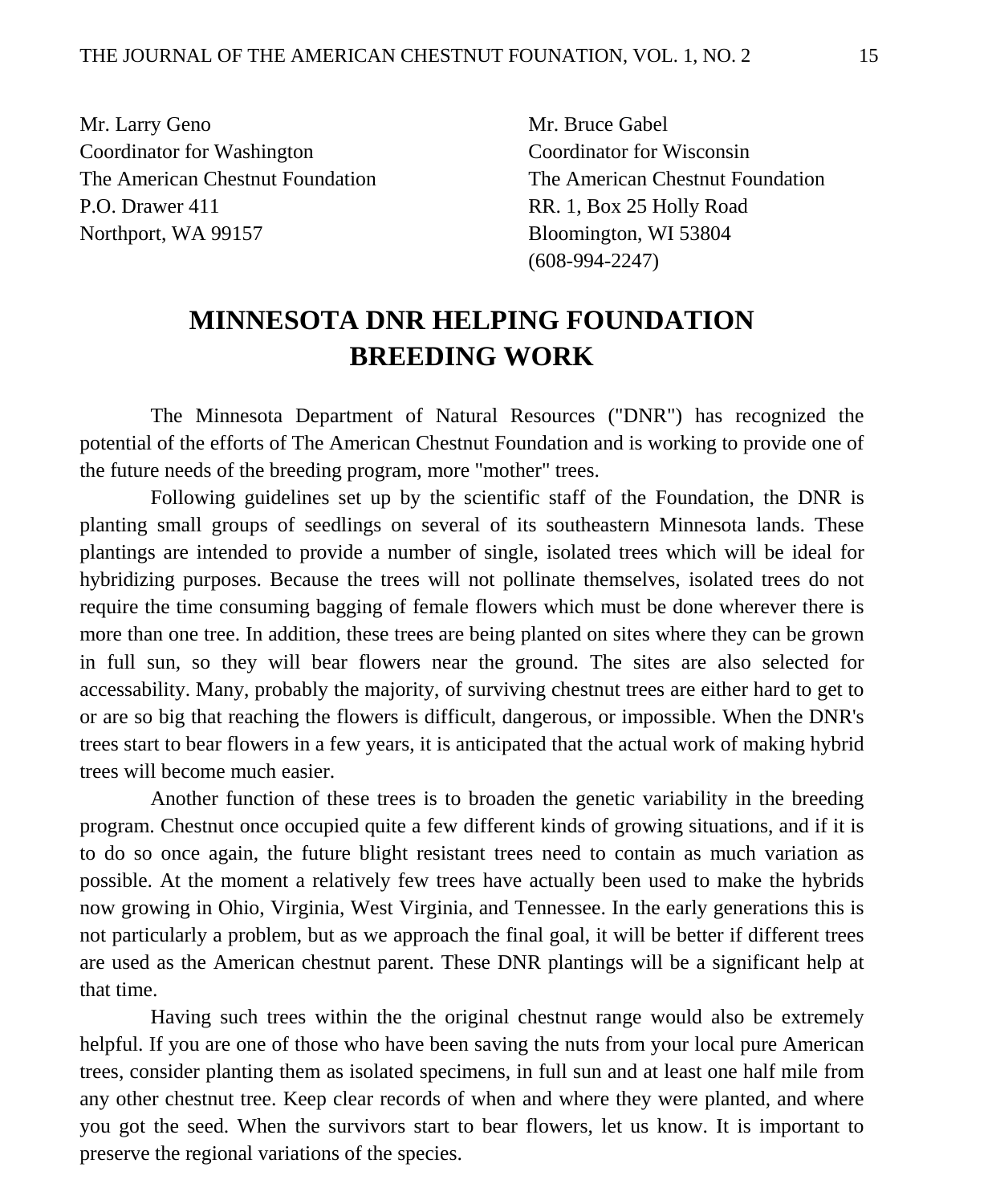The Minnesota DNR plantings are being made under the supervision of Mr. Ken Anderson, regional forester for southeastern Minnesota. Seed for the City plantings was gathered from still unblighted trees by several volunteers. Among them were Dan Stubbs and Rick Lamon. This is the sort of team work that we need Neil to get the job done.

#### **FOUNDING MEMBERS**

An individual becomes a Founding Member of the American Chestnut Foundation upon contribution of \$1,000 or more for membership dues. We are a very new organization and the number of these individuals is small, but the importance of their support in these early years cannot be over emphasized. We want to extend our special thanks for their help. The present Founding Members of the Foundation are:

Dr. Charles R. Burnham Dr. Donald B. Lawrence

Dr. F. John Lewis Ms. Janet North Prie

## **DIRECTORS RECEIVE AWARDS**

The Foundation has an outstanding Board of Directors and we are pleased when other organizations honor them. Recently three of our directors were so honored.

Dr. Charles R. Burnham, the Founding Director of The American Chestnut Foundation and the person responsible for originating the chestnut breeding program being undertaken by the Foundation was recently elected a Fellow of the Crop Science Society of America in recognition of his outstanding achievements in com breeding. .

Dr. Peter Raven, Director of the Missouri Botanical Garden and a member of the National Geographic Society's Committee for Research and Exploration, was a recipient this past year of one of American science's most prestigious awards, the MacArthur Fellowship. Fellows will receive from \$24,000 to \$60,000 annually during the next five years to pursue ther own creative interests without limitation as to the use of the Fellowship funds. The Fellowship was given in recognition of Dr. Raven's achievments in conservation and botany. "The MacArthur Fellow Program frees outstandingly talented and creative people from the constraints of having to earn a living, conform to traditional career paths, or be accountable to forces other than their own productive instincts and energies. Fellows can pursue whatever they believe is important and relevant, even if that means changing careers midstream,"said John E. Corbally, MacArthur Foundation president.

Donald Willeke, Esq., Chairman of the Minnesota Shade Tree Advisory Committee, was also honored this past year. He received the Urban Forestry Award from the American Forestry Association at the AFA's annual convention in Traverse City, Michigan. The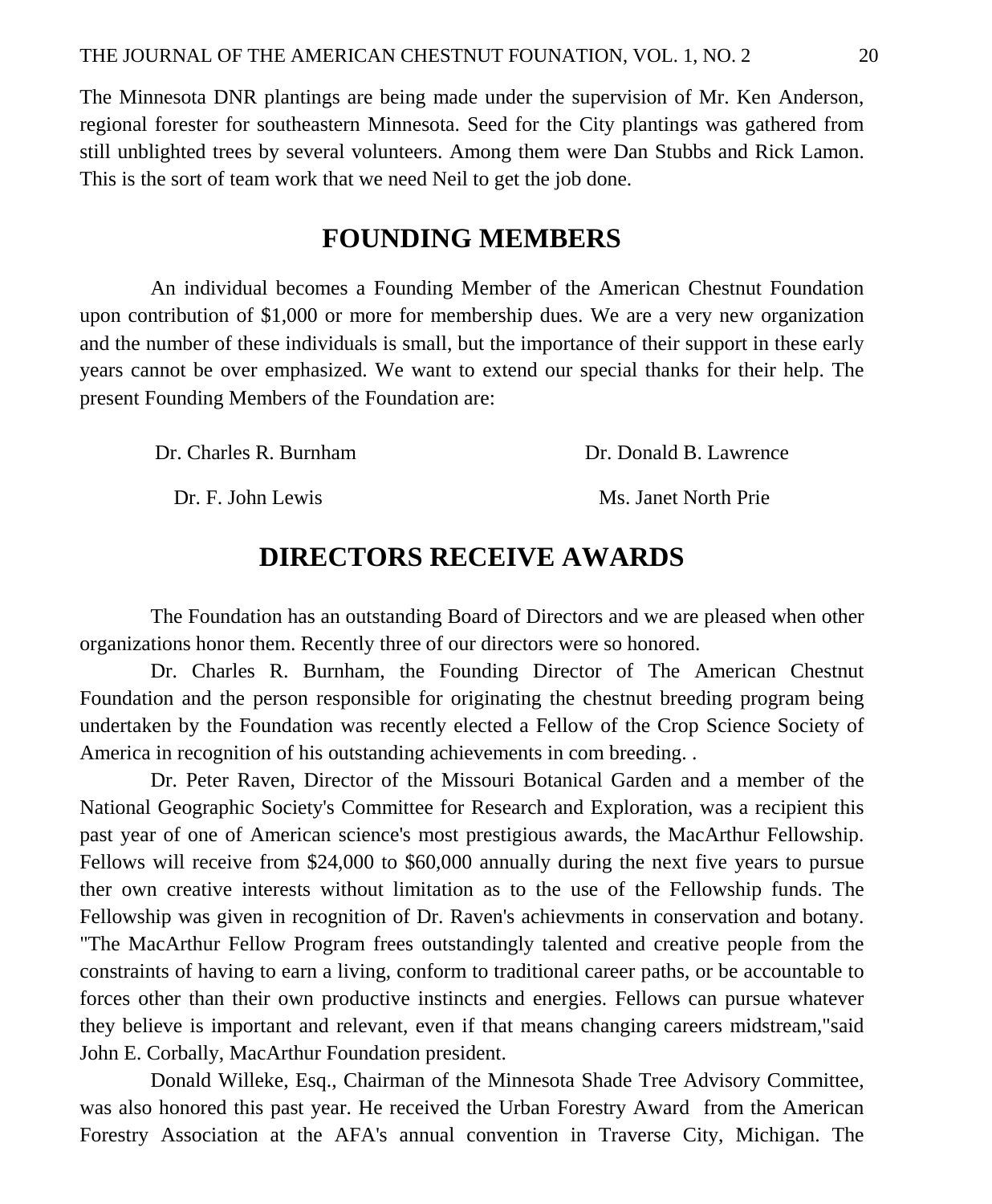American Forestry Association is the nation's oldest conservation organization. In presenting the award, AFA Executive Vice President Neil Sampson said that Willeke is "a corporate lawyer in Minneapolis by profession lIl1d a crusader for trees by spirit. His talents as a speaker, statesman, and organizer have advanced the status of the trees in Minnesota as well as around the country."

> Philip A. Rutter President of the Foundation

## **GRANTS TO THE FOUNDATION FROM THE LAUREL FOUNDATION AND FROM WALLACE DAYTON**

The American Chestnut Foundation is slowly beginning to aquire the funding I so desperately needed to effectively pursue the programs which we all hope will lead to the restoration of the chestnut. So far, the majority of our funding has come from our members. Our Foundation received a Christmas present this last year which is a 'I heartening indication that our story is beginning to reach the philanthropic institutions as well. The Laurel Foundation of Pittsburg granted us \$15,000 for the 1coming year, "in support of the American Chestnut Foundation's efforts to restore the chestnut tree to America."

More recently, Mr. Wallace Dayton has granted us \$7,500 for the current year. Mr. Dayton is well known as a generous supporter of worthwhile conservation efforts, but his generosity exceeds his reputation. When he was approached by representatives of the Foundation for help in funding current research he agreed to give \$5,000. When the check arrived, however, Foundation personnel were warmly surprised and strongly encouraged to find that he had, without being asked, added \$2,500 for operating expenses. It is difficult for the Officers and Directors of the Foundation to express thanks adequately for such generosity or evaluate the boost I which Mr. Dayton's expression of confidence has given to the spirits of those working on the restoration of the American chestnut tree.

These grants are deeply appreciated by the Foundation and its members. They I did much to pay for some basic necessities in the past breeding season.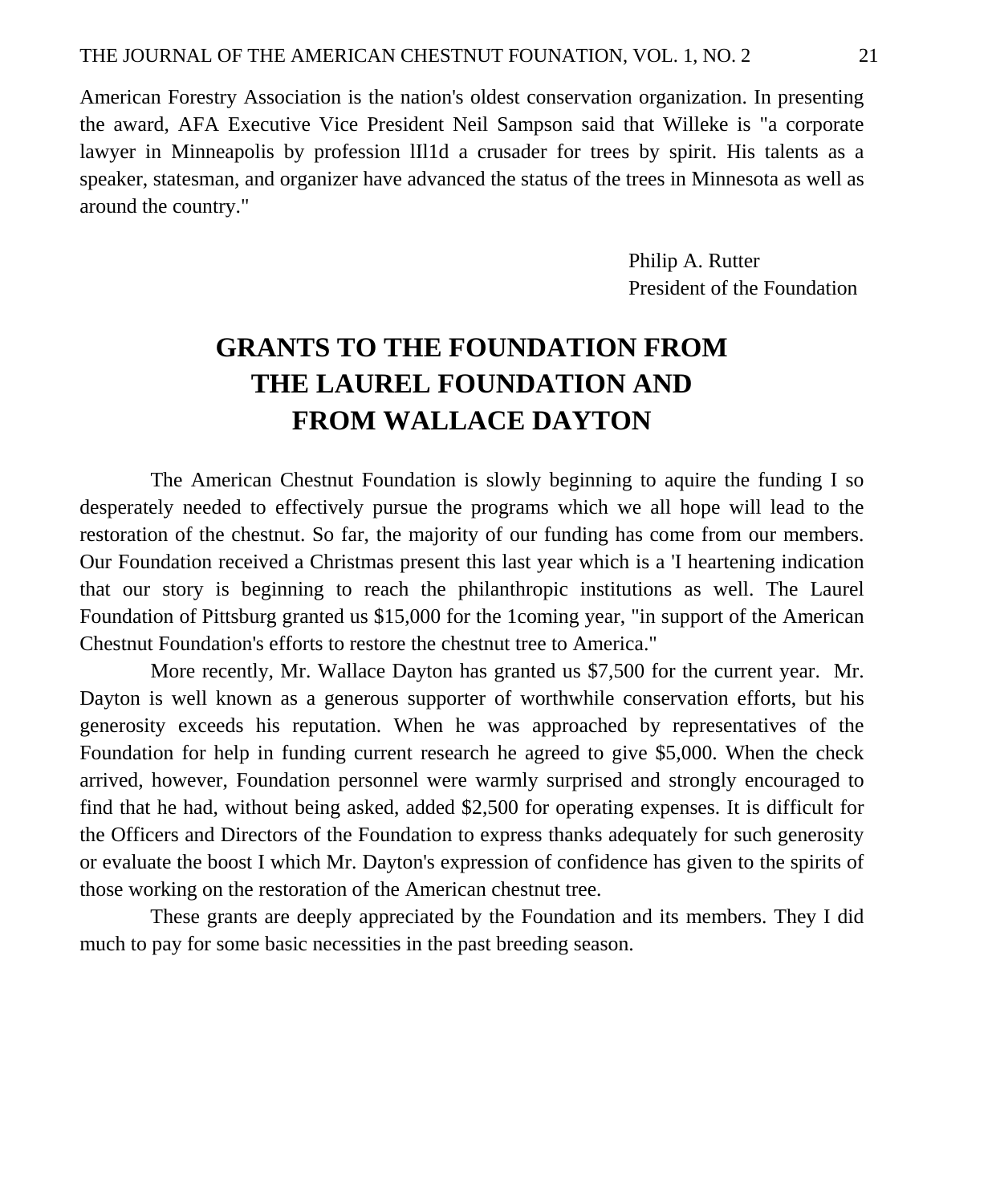### **NEW DIRECTORS ELECTED**

One of the functions of the Annual Meeting of The American Chestnut Foundation is the election of new Directors. This year, five new Directors were added to the Board of Directors, all for three year terms. All of them are outstanding additions to our Board, bringing broader regional representation, strong interest in our programs, and nationally recognized expertise in a variety of different areas. The new Directors are:

Dr. John Elliston, Connecticut Agricultural Experiment Station, one of the traditional centers of chestnut research. Dr. Elliston is a plant pathologist and hypvirulence researcher.

Dr. AI Ellingboe, University of Wisconsin at Madison. Dr. Ellingboe is a well known plant pathologist with a long standing interest in chestnut.

Dr. Dennis Fulbright, University of Michigan. Dr. Fulbright is also a plant pathologist, and has organized an ambitious investigation of the naturally occurring hypovirulent blight strains in Michigan.

Mr. Richard Waybright, Executive Director of the West Virgina Forestry Association. West Virginia was the heart of the commercial chestnut timber area, so Mr. Waybright brings an extra interest to the Board.

Dr. Mark Widrlechner, Iowa State University. Dr. Widrlechner is the horticulturist for the North Central Regional dant Introduction Station.

We are proud to have such distinguished people join our Board. Welcome!

Anyone may make nominations for the Board of Directors. If you know someone you think would be an asset to your Foundation, please send details about them to: Nominations Committee, The American Chestnut Foundation, Dept. of Plant Pathology, University of Minnesota, St. Paul, MN 55108.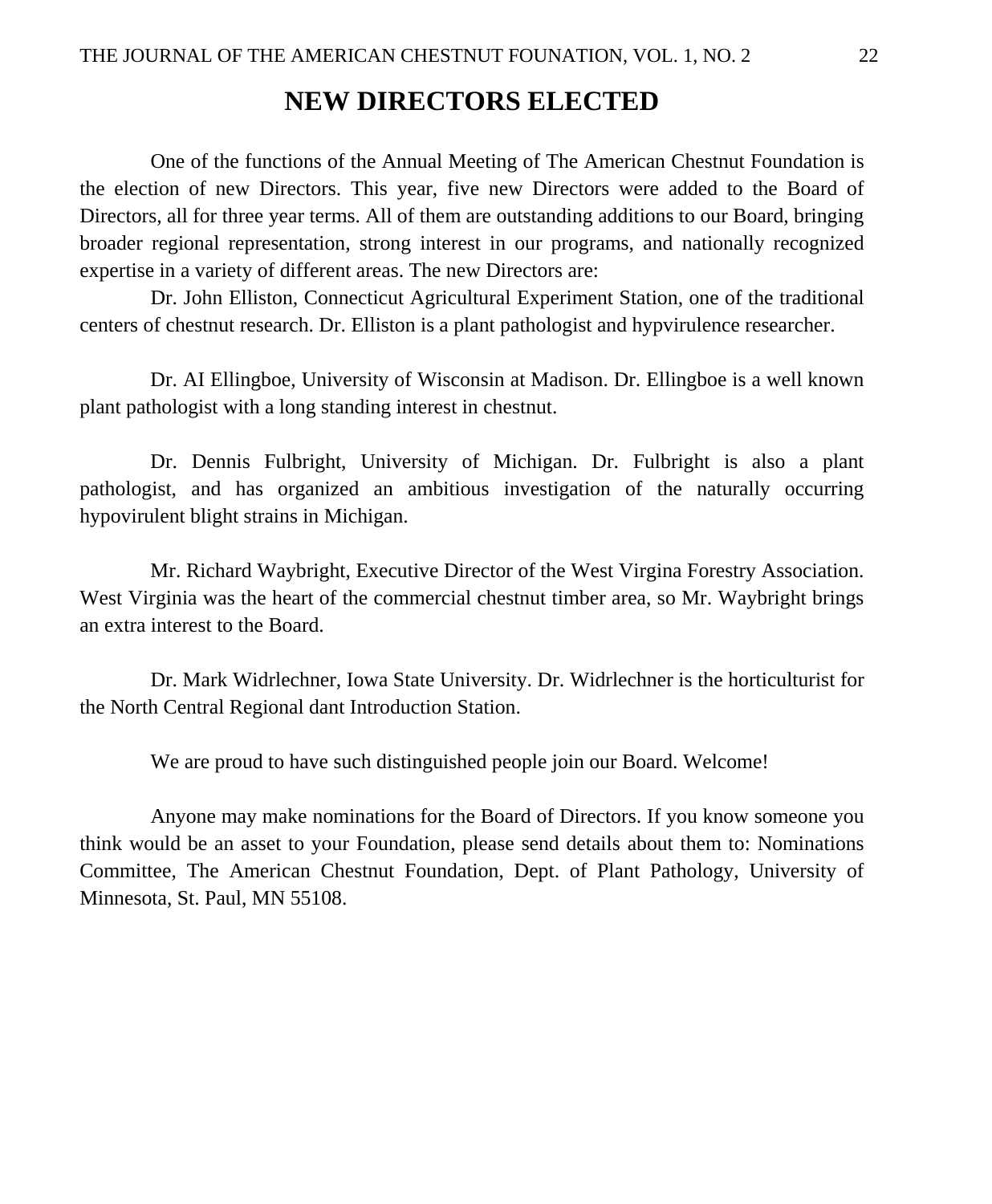## **THE DIRECTORS AND OFFICERS OF THE AMERICAN CHESTNUT FOUNDATION**

The American Chestnut Foundation has been created by a group of scientists and other professional persons who are dedicated to the idea that the American chestnut can be restored using modern techniques of plant breeding and plant pathology. In addition to the newly elected Directors of the foundation described on the preceding page, the other Directors and the Officers of The American Chestnut Foundation are as follows:

Philip A. Rutter, President of the Foundation. Mr. Rutter is a plant breeder and researcher who operates Badgersett Research Farm near Canton, in southern Minnesota.

Dr. Charles R. Burnham, Vice President of the Foundation and Chair of the Scientific Steering Committee. Dr. Burnham is Professor Emeritus in the Department of Agronomy and Plant Genetics, University of Minnesota.

Dr. David W. French, Treasurer of the Foundation. Dr. French is Professor and former Head of the Department of Plant Pathology, University of Minnesota.

Donald C. Willeke, Esq, Secretary and General Counsel of the Foundation Counselor Willeke is an attorney with the firm of Willeke & Daniels, Minneapolis, Minnesota, and is a member of the bars of Minnesota, New York, Illinois and Iowa. He is the Chairman of the Minnesota State Shade Tree Advisory Committee.

Dr. Frederick H. Berry. Dr. Berry lives in Ohio. He was formerly a chestnut breeder with the United States Department of Agriculture.

Dr. Norman E. Borlaug. Dr. Borlaug received the Nobel Peace Prize for his work in crop breeding and presently operates a laboratory in Mexico.

Dr. Cameron Gunderson. Chair of the Membership Committee. Dr. Gunderson is a physician with the Gunderson Clinic in Wisconsin.

Dr. Richard A. Jaynes. Dr. Jaynes is a horticulturist and chestnut breeder who recently retired from the Connecticut Experiment Station.

Dr. William L. MacDonald. Chair of the Nominations Committee. Dr. McDonald is Chair of the Department of Plant Plathology at the University of West Virginia.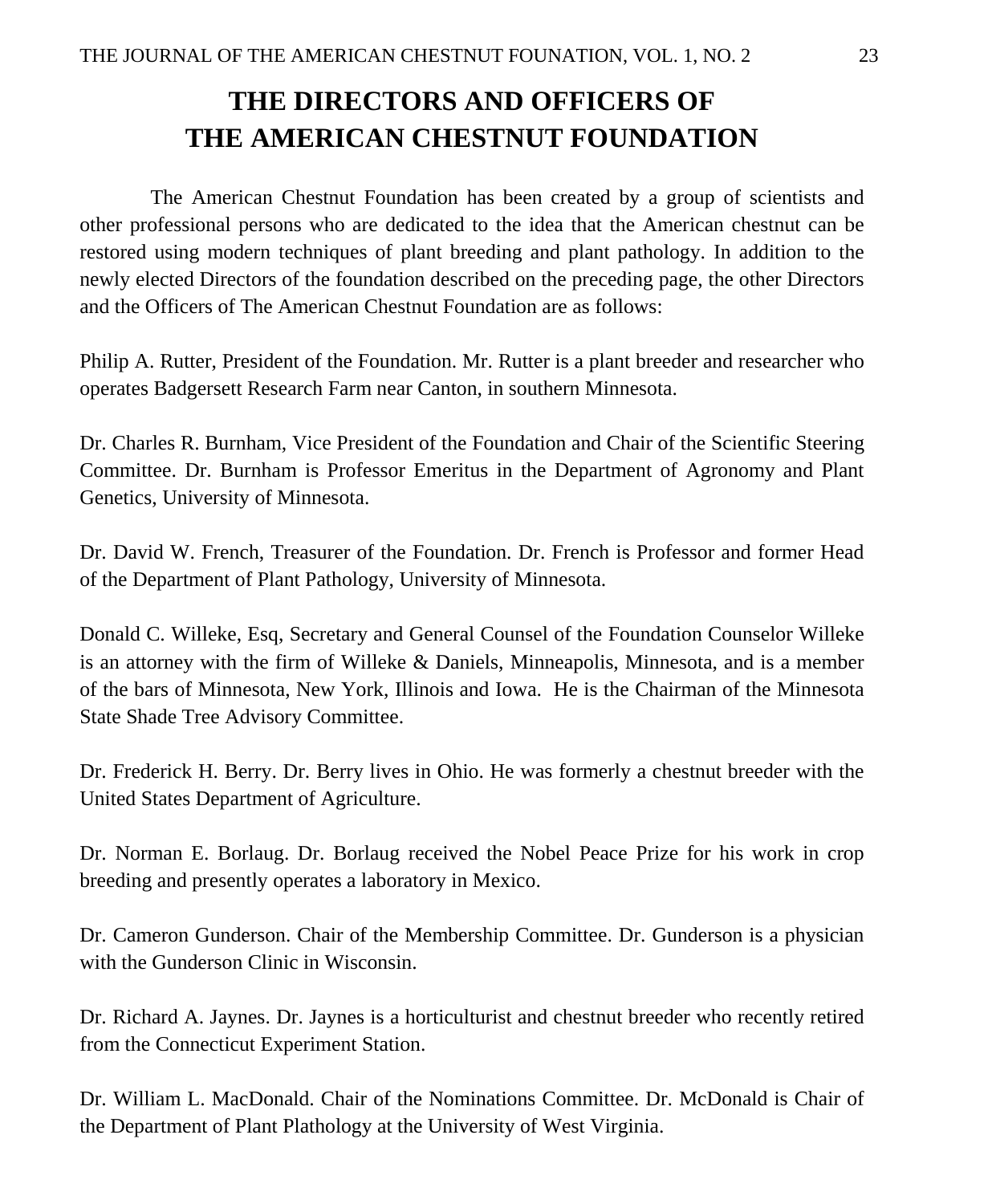Dr. D. J. Merrell. Dr. Merrell is a Professor of Genetics and Ecology at the University of Minnesota.

Dr. Carl A. Mohn. Dr. Mohn is a Professor in the Department of Forest Resources at the University of Minnesota, working in the area of forest genetics.

Dr. Peter H. Raven. Dr. Raven is Director of the Missouri Botanical Garden.

Dr. Paul E. Read. Chair of the Finance Committee. Dr. Read is a Professor in the Department of Horticultural Science and Landscape Architecture at the University of Minnesota and supervises the Plant Tissue Culture Laboratory.

Dr. Leon Snyder. Dr. Snyder is the Founder of the University of Minnesota Landscape Arboretum, and is Professor Emeritus in the Department of Horticulture Science and Landscape Architecture at the University of Minnesota.)

Dr. Harrison B. Tordoff. Dr. Tordoff is Professor in the Department of Ecology and Behavioral Biology at the University of Minnesota. I

The scientific work of The American Chestnut Foundation is directed by its Scientific Steering Committee. Members of the Board of Directors who are members of the Scientific Steering Committee are Dr. Charles R. Burnham, Chair, President Philip A. Rutter, Dr. Al Ellingboe, Dr. David W. French, Dr. Carl A. Mohn, Dr. Paul A. Read and Dr. Mark Widrlechner. Other members of the Scientific Steering Committee are former Directors of the Foundation Dr. Harold Pellet, professor in the Department of Horticulture and Landscape Architecture of the University of Minnesota and Director of Research at the University of Minnesota Landscape Arboretum; and Dr. R. L. Phillips, Professor of Genetics in the Department of Agronomy and Plant Genetics at the University of Minnesota. Dr. L. L. Inman, geneticist, Excelsior, Minnesota, is also a member of the Committee.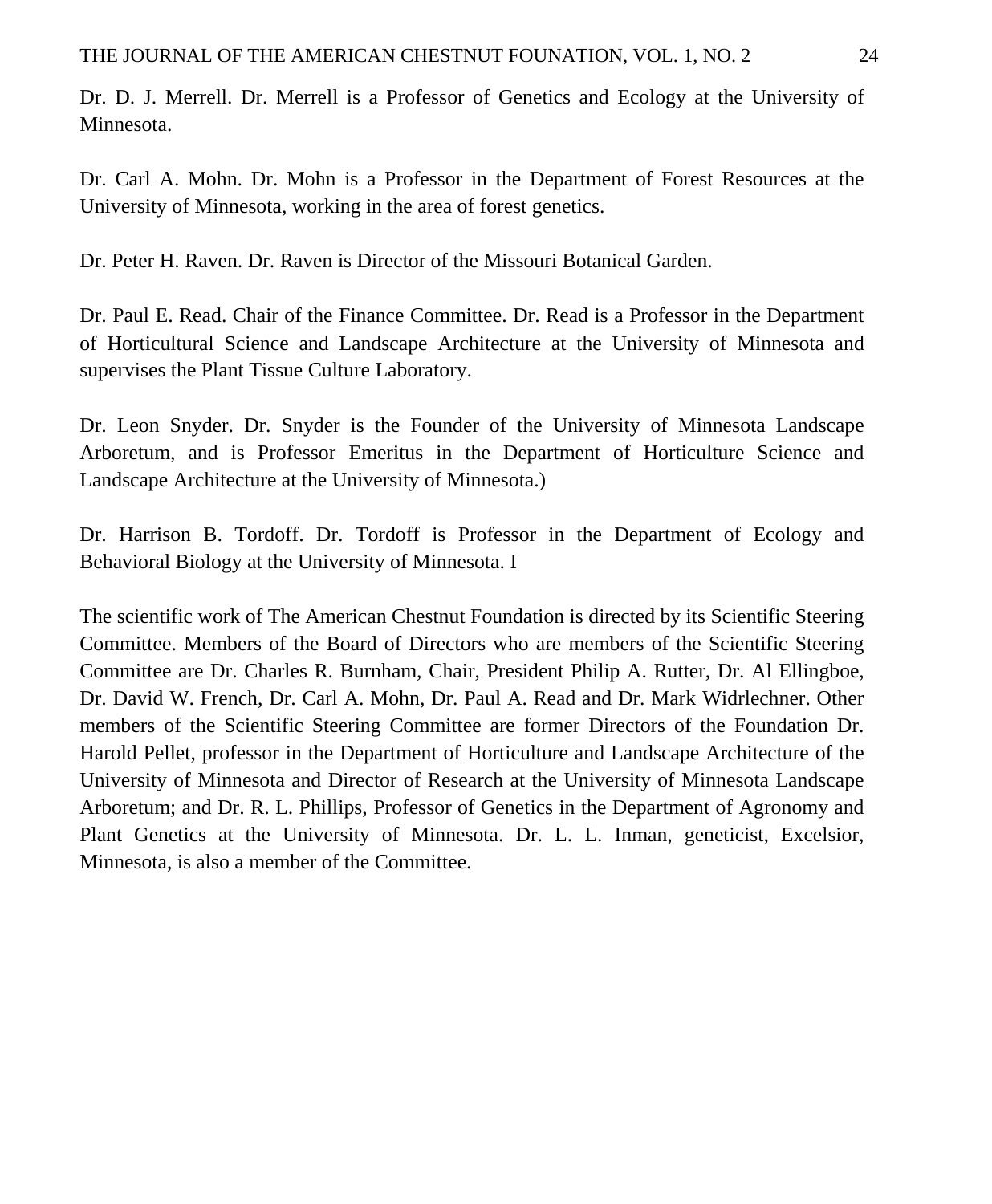## **ANNUAL MEETING OF THE AMERICAN CHESTNUT FOUNDATION**

The Annual Meeting of The American Chestnut Foundation will be Botanical Garden. held on Saturday and Sunday, 13 and 14 September 1986, in Borlaug Hall on the St. Paul Campus of the University of Minnesota.

The agenda for the meeting is as follows:

#### **Saturday, 13 September 1986**

| 9:00  | <b>Registration</b>                          |  |  |
|-------|----------------------------------------------|--|--|
| 9:30  | <b>Welcome by President Philip A. Rutter</b> |  |  |
| 9:40  | Dr. Gregory Miller: Thirty Years of          |  |  |
|       | <b>Breeding Blight-Resistant</b>             |  |  |
|       | <b>Chestnuts in Switzerland</b>              |  |  |
| 10:20 | Dr. Dennis Fulbright: Hypovirulence in       |  |  |
|       | Michigan                                     |  |  |
| 11:00 | <b>Rreak</b>                                 |  |  |
| 11:15 | <b>Progress Reports:</b>                     |  |  |
|       | Dr. Charles R. Burnham                       |  |  |
|       | <b>Dr. Harold Pellett</b>                    |  |  |
|       | Dr. David W. French                          |  |  |
|       | <b>President Philip A. Rutter</b>            |  |  |
| 12:15 | Lunch                                        |  |  |
| 1:30  | <b>Visit to Paul Read's Tissue Culture</b>   |  |  |
|       | Laboratory                                   |  |  |
| 3:00  | <b>Business Meeting of the Board of</b>      |  |  |
|       | <b>Directors</b>                             |  |  |
|       | Sunday, 14 September 1986                    |  |  |

#### **10:00 Workshop on Chestnut Breeding**

**All members of the Foundation are invited** to attend. *IF YOU WISH TO MAKE LUNCHRESERVATIONS, PLEASE CAU DR. DAVID W. FRENCH, AT*612-6258194 *OR 612-625-8200 AS SOON AS POSSIBLE*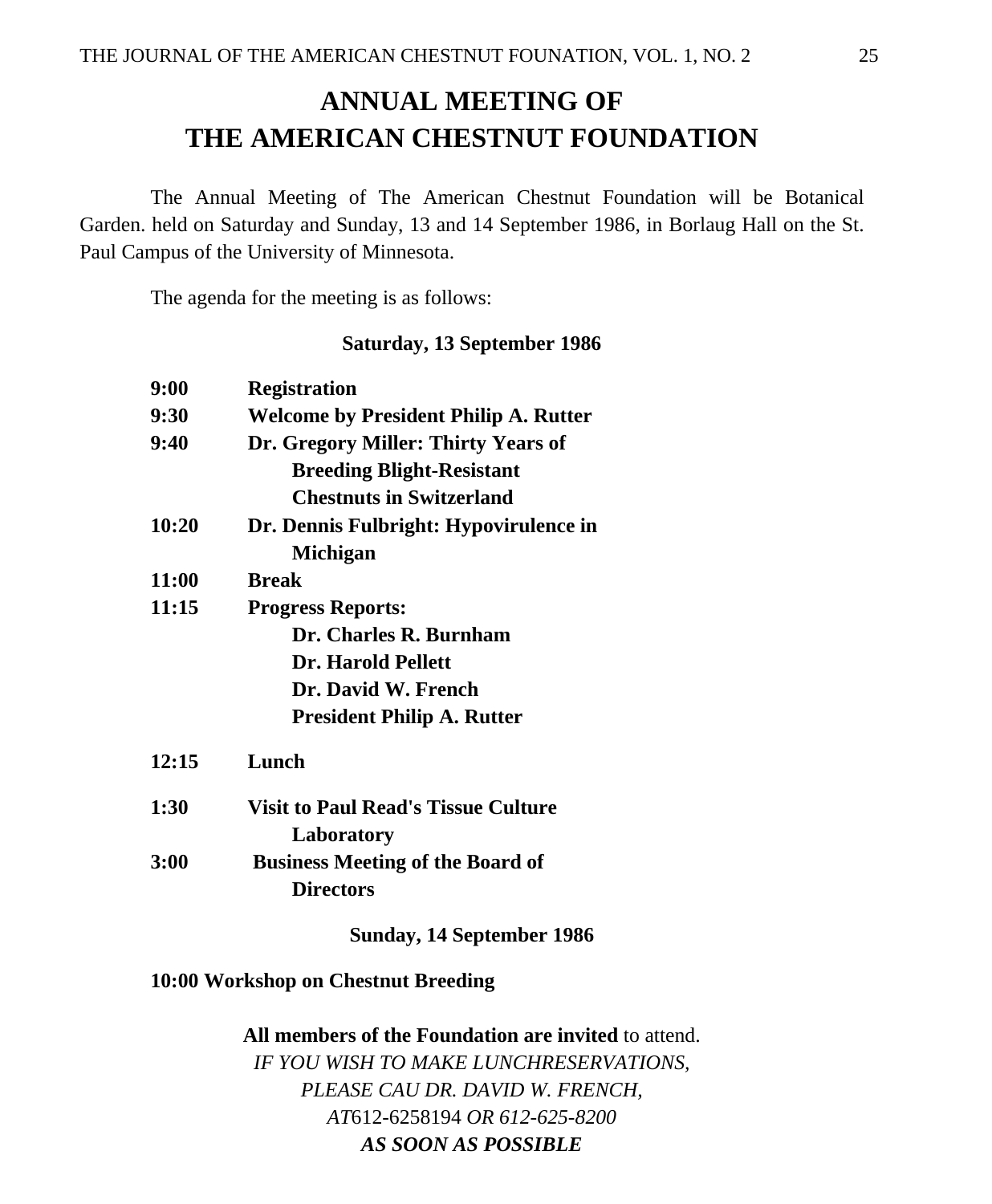## **SUPPLIERS OF CHESTNUT SEED AND SEEDLINGS**

 The American Chestnut Foundation here presents an incomplete list of suppliers of chestnut seed and seedlings fo the conveniences of the Members of the Foundation and others who have inquired about where they can obtain chestnut plant material. The Foundation has *not* examined the material being offered for sale and does *not* endorse these suppliers. This list is simply provided as a service to members of the Foundation. The Foundation has no reason to believe, however, that the materials are not as described. Other suppliers exist, and will be listed by us as they make their addresses available. Prices vary considerably. Please note that in additions to the following list of courses, Chinese chestnut seedlings are available from many large mail-order nurseries, among them Burpee, Earl May, Gurney, Miller, Rayner and Stark Brothers

 *A Word About Terminology*: "Blight free" as used by nurseries, means only that the tree is not currently diseased, and implies nothing about the ability of the tree to resist blight. "Blight resistant" means that the tree should be, in some measure, genetically able to resist the disease. Be aware, however, that seedlings will vary in this respect even if the parents are resistant.

*About Planting Chestnuts.* There remains a risk of spreading the diease to currently disease-free regions. Persons in and west of Minnestoa, Iowa, and Missouri should definitely *not* buy seedlings from the East, as it is *likely* that such stock will be carrying the blight. .There is even some risk in planting seed from diseased areas, as the seed can carry blight within the seed coat. This risk appears to be slight at the present time. Persons in Wisconsin, Minesota, Iowa, Missouri and immediately adjacent portions of the more western states may wish to be particualry careful and perhaps curtail planting. The blight is currently invading these areas, and fewer trees there may slow the westward progress. For persons in the East, there is no reason not to plant freely, with the understanding that the planted trees will eventually become blighted and will be lost. The American Chestnut Foundation, of course, is working to create truly resistant seed which can be freely planted anywhere.

*The Journal o/The American Chestnut Foundation* has attempted to make this list as accurate as possible as of the date of publication. We apologize for for errors 30 and inaccuracies. The list will be corrected and supplemented in future issues of *The Journal.*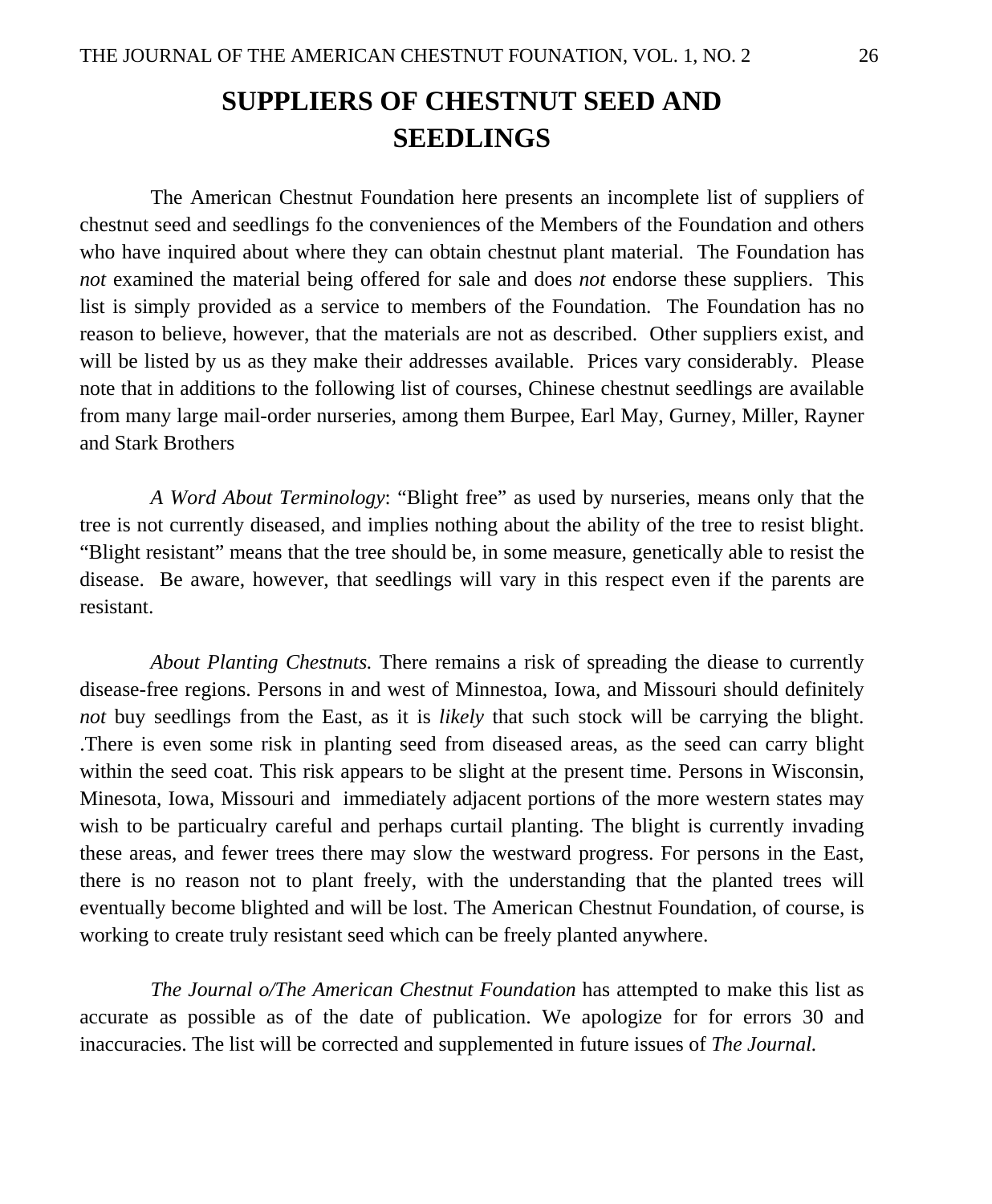#### **ADDRESS OF NURSERY:**

Bear Creek Nursery P.O. Drawer 411 Northport, WA 99157

.

Cascade Forestry Service, Inc. Route I Cascade, IA 52033

Chestnut Hill Nursery Rt. 1, Box 477 Alachua, FL 32615

Earl Douglass Red Creek, NY 13143

John H. Gordon, Jr. 1385 Campbell Boulevard North Tonawanda, NY 14120

Rex McKee RRI Traer, IA 50675

Louis Lipovsky RFD Burnswick, ME 04011

Dr. Leo Pahl American Chestnut Restoration Nursery National Parks and Conservation Association 8136 Ventnor Road Pasadena, MD 21122

Behnart Rajala 3030 Isleview Road Grand Rapids, MN 55744

Donald Rudisuhle Rt. 3, Box 216 Caladonia, MN 55921 **SELLING:** 

American, Chinese and Hybrid seedlings and grafted trees

American seedlings Hybrid seedlings

Hybrid seedlings and grafted trees

Hybrid seedlings and seeds

Hybrid seedlings and seeds

American seed

American seedlings

American seedlings

American seed

American seed